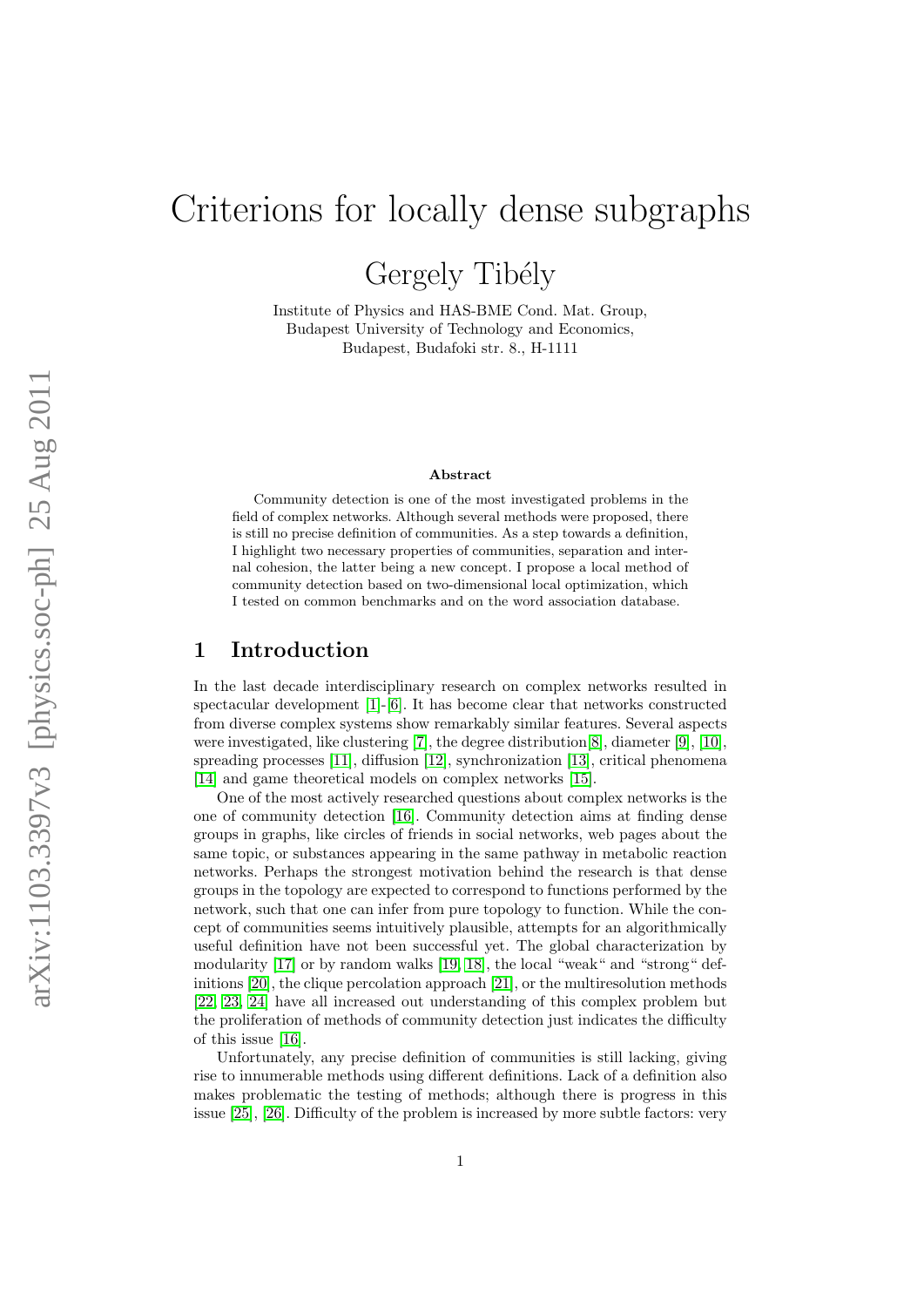often communities occur on a broad scale, they can be ordered in a hierarchical manner, and they may overlap, which make their identification even harder.

After being the subject of active research for several years, it is getting clear that the following stages appear during community detection:

- 1 defining the term "community";
- 2 finding the objects corresponding to the definition;
- 3 determining the significance of the found communities.

Although from the theoretical perspective stage 1 is clearly a key issue, it is far from being settled. Several different propositions exists, which are evaluated mostly according to their results on a few benchmarks. This is the stage to be improved in the first place in this paper. Stage 2 is a technical issue, often consisting of some combinatorial optimization method. Its choice is usually a result of a trade-off between speed and quality. Stage 3 should give information about how surprising is the existence of a found community in the actual graph, given some characteristics of the graph like edge density or degree distribution. Although this issue also got some attention [\[27\]](#page-26-11)-[\[33\]](#page-26-12), it just began to get widespread application [\[34\]](#page-26-13).

The rest of the paper will focus on the question of definition, so a few remarks about stage 3 are made here. Most community detection methods give no information about the significance of their output, thus forcing the investigator to assume that all results are (equally) significant. This way, the community detection stages 2 and 3 are combined into a single decision whether a particular subgraph is a good enough community or not – effectively pruning the significance test in practice. The other end of the spectrum, represented by [\[34\]](#page-26-13), builds the definition of communities on statistical significance, which is clearly an improvement. However, it should be noted that the fitness and statistical significance of a subgraph as a community are not synonyms. Statistical significance tells us how surprising a subgraph is, while fitness talks about how close is it to the ideal community. Therefore, the two quantities are complementary and both belong to the description of a community.

# <span id="page-1-0"></span>2 Local criteria for communities

A fundamental problem of community detection is to define the term "community". There are different approaches to this question. One is the algorithmic approach, giving a computational procedure for finding clusters. This naturally incorporates a mathematically precise definition, although different algorithms usually result in diverse definitions, and there is no theoretical framework currently to help their differentiation. Another possibility is to present a general concept, on which a precise definition can be based. In this paper, the latter approach is taken, although an algorithmic realization is also presented.

No definition of communities which is both precise and generally accepted has appeared yet. Currently the description of communities exhausts in the phrase "nodes having more edges among themselves than to the rest of the graph" (or equivalent forms). It can be translated roughly to "statistically significant locally dense subgraphs". Statistical significance is a quite precise expression, the main problem is with the term "locally dense". For an intuitive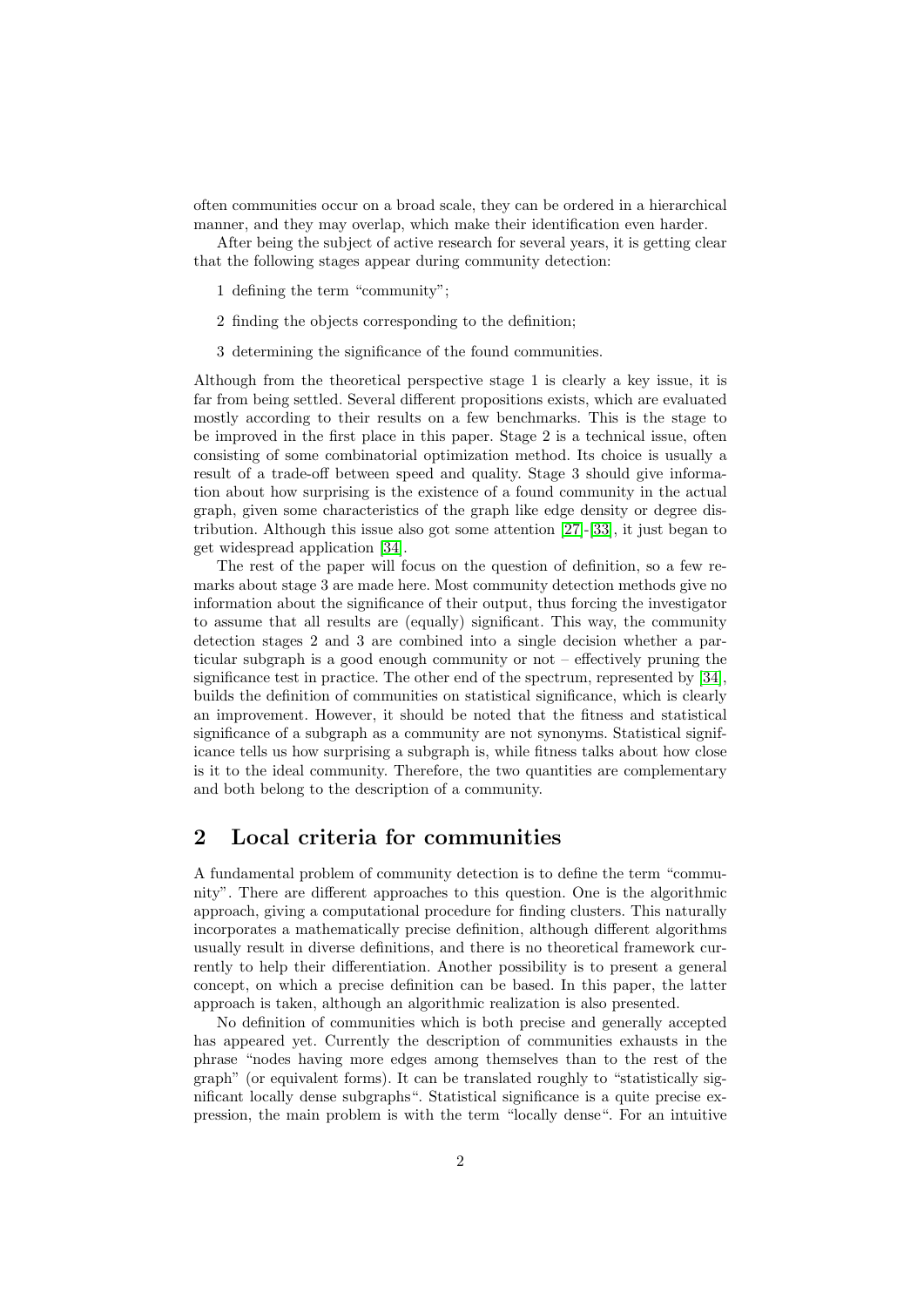picture, it is quite good, but much less than directly transformable to algorithms. Although there is an implicit agreement on that clearly counterintuitive results are not permitted, even a formal list of required properties is missing. However, there are some properties which fit human intuition about locally dense  $subgraphs$ <sup>[1](#page-2-0)[2](#page-2-1)</sup>:

Separation: a good community is well-separated from the rest of the graph;

Cohesion: a good community is homogeneously well connected inside, i.e. it is hard to separate into two communities.<sup>[3](#page-2-2)</sup>

The separation criterion is quite clear, although there is an important remark: separation should be defined locally, involving only the community under investigation and its immediate neighborhood. Global methods, in which distant regions of the graph can modify a community in order to improve a global fitness value, can produce results violating the human perception about clusters. A famous example is the resolution limit of modularity [\[35,](#page-26-14) [36\]](#page-26-15).

Although separation is a very intuitive criterion, and famous methods rely on it (see the Appendix), it is not enough in itself. Figs. [1a-](#page-3-0)[1b](#page-3-1) illustrate that the distribution of links inside the separated region (the "shape" of the subgraph) also matters heavily. Application of current community detection methods to real-world networks confirms that this is a real problem, e.g. tree-like communities can occur, even when the whole network is not tree-like [\[37\]](#page-26-16), [\[38\]](#page-26-17).

Both separation and cohesion are required properties of communities. If one neglects cohesion, the result may contain clusters like the one on Fig. [1a.](#page-3-0) On the other hand, if separation is not taken into account, one may end up chopping a separated subgraph until very cohesive pieces (cliques in the extreme) are obtained, like the triangles on Fig. [1b.](#page-3-1)

Given the subgraphs on Figs [1a](#page-3-0) and [1b](#page-3-1) as proposed communities, most community detection methods' fitness values, to be reviewed in the next section, can not tell the difference between them. This is due to that most methods simply count the internal and/or external edges, which do not tell about the distribution of those edges. The reason why several methods do not fail to assign proper clusters for Fig [1a](#page-3-0) is that they look for optimal clusters, consequently they compare configurations like Fig [1a](#page-3-0) in one cluster and in two clusters, and splitting the two cliques into two clusters may improve the partition. But the situation is even worse. In the next Section, we will see that a number of fitness functions are more optimal for a counterintuitive clustering than for the intuitive one (e.g. joining the two cliques on Fig [1a,](#page-3-0) like modularity for a large enough graph). It should be noted that in such a case, the proper communities might be recovered if the heuristic gets stuck in the proper local optimum, even when that is not the global optimum.

<span id="page-2-0"></span><sup>1</sup>For brevity, the words "community", "group" and "cluster" will be used from this point as synonyms for "locally dense subgraph", omitting the statistical significance from the meaning.

<span id="page-2-1"></span><sup>&</sup>lt;sup>2</sup>It should be noted that the meaning of the term "community" can depend on the context; consequently a single definition may not be enough. Here the aim is to describe a particularly intuitive one.

<span id="page-2-2"></span><sup>&</sup>lt;sup>3</sup>The term "cohesion" also appeared in [\[22\]](#page-26-6), although there it denotes a quantity with an unrelated concept.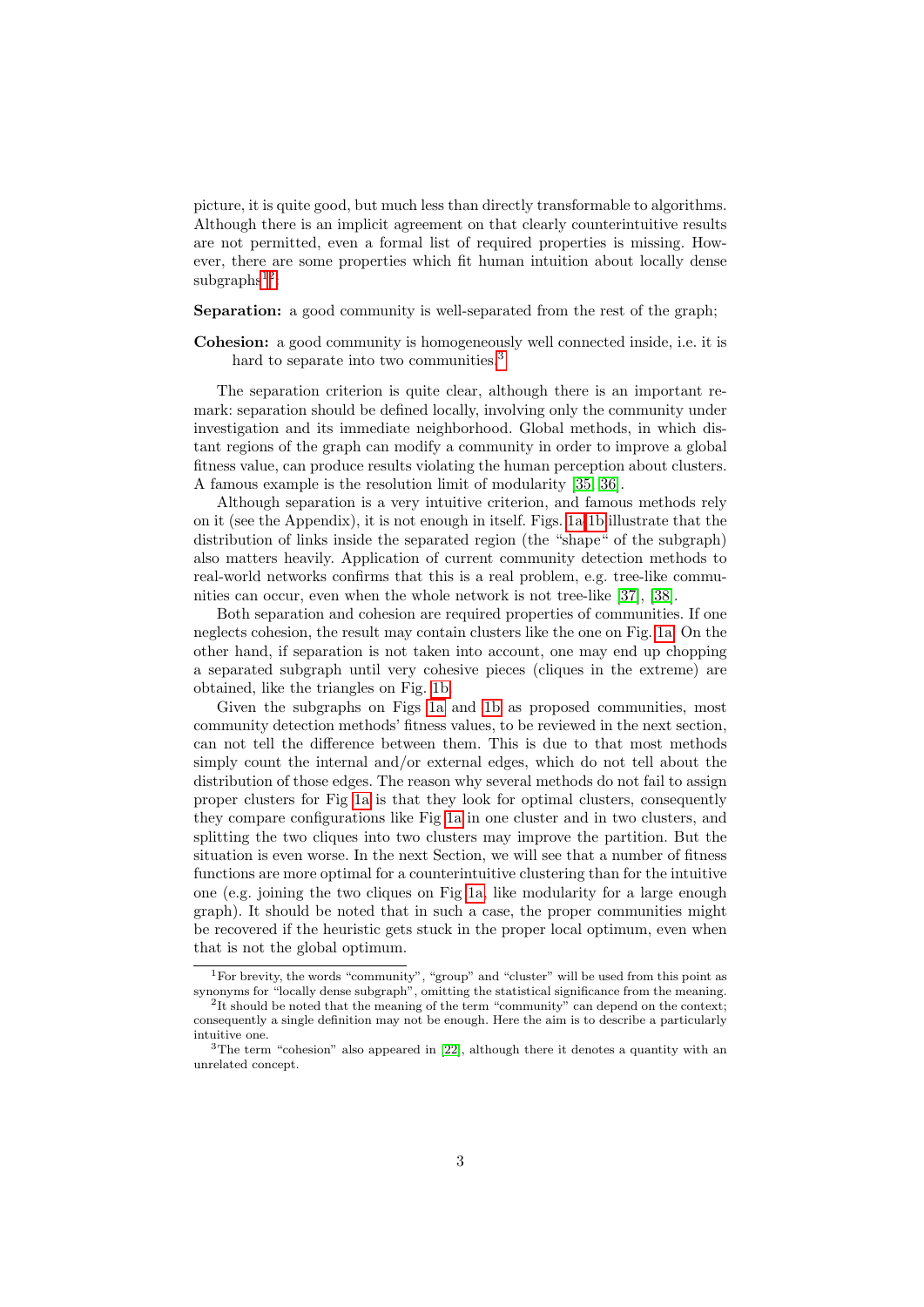<span id="page-3-2"></span><span id="page-3-1"></span><span id="page-3-0"></span>

Figure 1: Illustration of the importance of subgraph shape. The two subgraphs have the same number of nodes and the same degrees, i.e. they differ only in the distribution of links. The figure on the left is much less cohesive than the figure on the right, although just a reorganization was applied to the links.

# 3 Overview of the existing methods

Here, existing community detection methods will be reviewed from the point of view of the previous section, i.e. do they conform the criterions of separation and cohesion. As mini-benchmarks, the examples on Fig. [1](#page-3-2) or their simple variations will be used (see the Appendix for details on individual methods). The desired output for [1a](#page-3-0) is two communities consisting of the two cliques, while [1b](#page-3-1) should be kept in one piece. In both cases, no nodes from the rest of the graph should be included. For methods optimizing a fitness function, the globally optimal solution will be considered, for other methods, the possible solutions. These solutions will be compared to the desired ones, independently for Fig. [1a](#page-3-0) and [1b.](#page-3-1) If a method separates the two cliques of Fig. [1a,](#page-3-0) then it gets a "+", if it puts all nodes of Fig. [1b](#page-3-1) into one cluster, then it gets another  $+$ ". If there are multiple equally valid solutions (like for label propagation), all solutions are required to conform the preferred result.

For methods optimizing a function, the heuristic realizing the optimization may deviate from the global optimum, presenting worse or even better results (in terms of conformity to separation and cohesion). This will not be investigated, here the focus is on the definition of the communities (following from the choice of the fitness function), not on the practical aspects. Results for methods which can produce a single partition or cover are displayed in Table [1.](#page-4-0) The large number of published methods makes assembling a complete list nearly impossible. Instead, the emphasis is put on the diversity of the reviewed approaches.

There is a bunch of multiresolution methods, which possess a parameter allowing to tune the cluster sizes from 1 (isolated nodes) to  $\mathcal{O}(N)$ : the multires-olution modularity of Reichardt and Bornholdt (RB) [\[22\]](#page-26-6), of Arenas, Fernández and Gómez (AFG) [\[23\]](#page-26-7), the local fitness method of Lancichinetti, Fortunato and Kertész (LFK) [\[39\]](#page-26-18), the Potts model of Ronhovde and Nussinov  $(RN)$  [\[43\]](#page-27-0), the Markov autocovariance stability of Delvenne, Yaliraki and Barahona (MAS) [\[19\]](#page-26-2), the hierarchical likelihood method of Clauset, Moore and Newman (CNM) [\[56\]](#page-27-1), and the Markov Cluster Algorithm of van Dongen (MCL) [\[57\]](#page-27-2). Naturally, these methods are expected to find the proper community assignments both to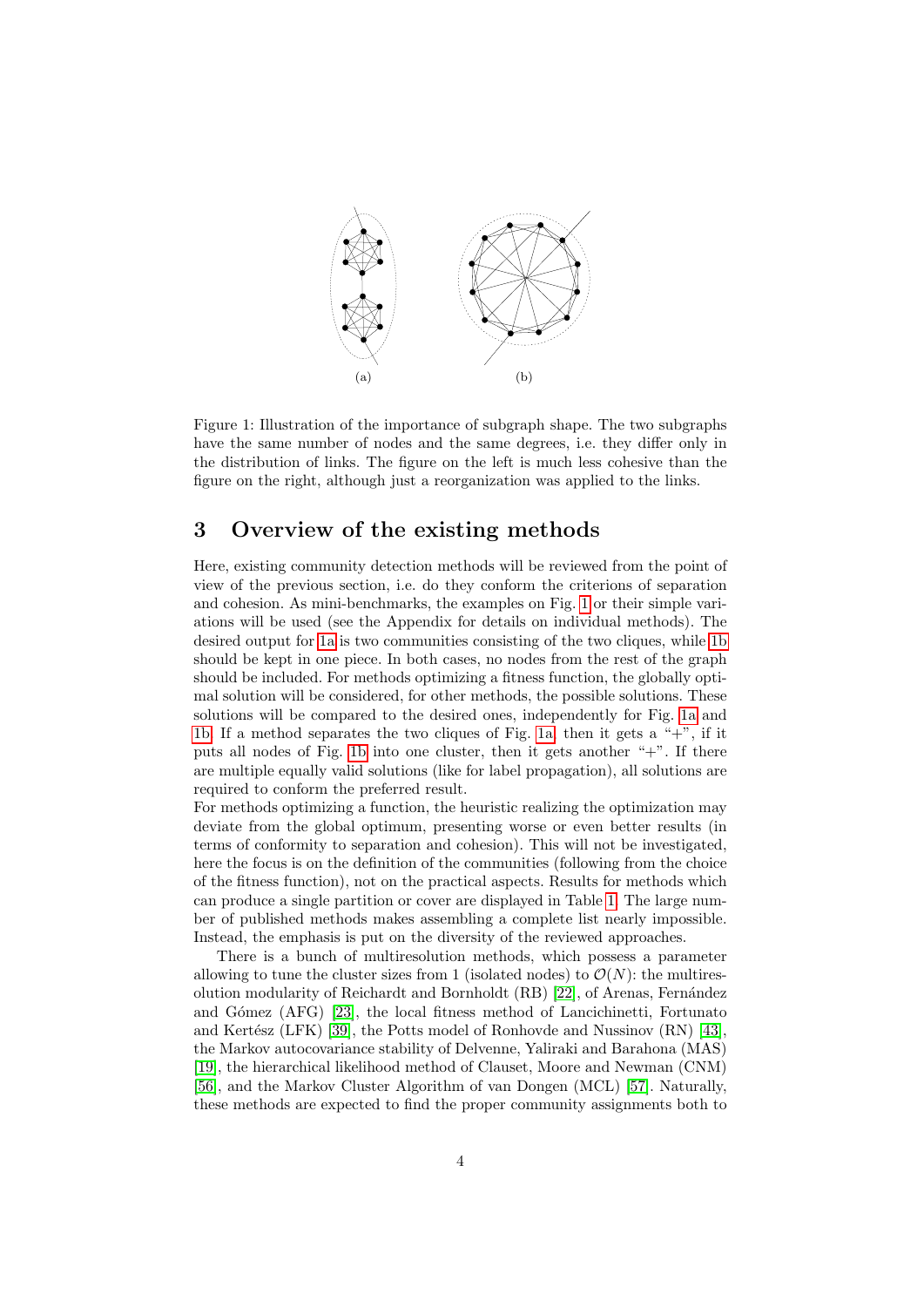<span id="page-4-0"></span>

| method                       | cohesion test      | separation test    |
|------------------------------|--------------------|--------------------|
|                              | (like Fig. 1a)     | (like Fig. 1b)     |
| Lancichinetti et al. [39]    |                    |                    |
| Labelpropagation $[40]$      |                    |                    |
| Infomap $[18]$               |                    | $\hspace{0.1mm} +$ |
| Clique Percolation [21]      |                    |                    |
| Estrada & Hatano [41]        |                    |                    |
| Modularity optimization [17] |                    |                    |
| Donetti & Muñoz [42]         |                    | $^+$               |
| Ronhovde & Nussinov [43]     |                    |                    |
| Nepusz et al. [44]           | $^+$               |                    |
| Hofman & Wiggins [45]        |                    |                    |
| Hastings [46]                |                    |                    |
| Newman $&$ Leicht [47]       | $^+$               |                    |
| Wang $\&$ Lai [48]           |                    |                    |
| Bickel & Chen [49]           | $\hspace{0.1mm} +$ |                    |
| Karrer & Newman [50]         | $\hspace{0.1mm} +$ |                    |
| Infomod $[51]$               |                    |                    |
| Radicchi et al. [20]         | $^+$               |                    |
| Chauhan et al. [52]          |                    |                    |
| Evans & Lambiotte [53]       |                    |                    |
| Ahn et al. $[54]$            |                    |                    |
| ModuLand [55]                |                    |                    |

Table 1: Cohesion & separation criterion test results. Tests were done on Fig. [1a](#page-3-0) and [1b](#page-3-1) or similar graphs (which are described in the Appendix). + and - are assigned according to whether the fitness function of a method is more optimal for the preferred solution or not. For methods which do not optimize a fitness function, simply the possible solution(s) was (were) analyzed. See the Appendix for details on specific methods.

Fig. [1a](#page-3-0) and [1b](#page-3-1) at some parameter values. However, there is no guarantee that these values are also the proper ones for the rest of the graph. Consequently, it is not clear how a resolution parameter should be set: the natural idea is to find the longest interval of the resolution parameter value in which the community structure does not change, but when the optimal parameter value is different for different regions in the graph, the longest stable interval not necessarily reflects the optimal communities.

Furthermore, the fitness values do not help us to tell good clusters from bad ones, like Fig. [1a](#page-3-0) from Fig. [1b.](#page-3-1) For most multiresolution methods (RB, AFG, LFK, RN), it is very easy to see that the fitnesses of two clusters are the same given that all nodes has the same in- and outdegrees, independently of the shape of the clusters. Note that it is also true for most single resolution methods. For MAS it is not trivial. Therefore, empirical tests were conducted to check it. According to them, Fig. [1a](#page-3-0) was found empirically to be at least as good as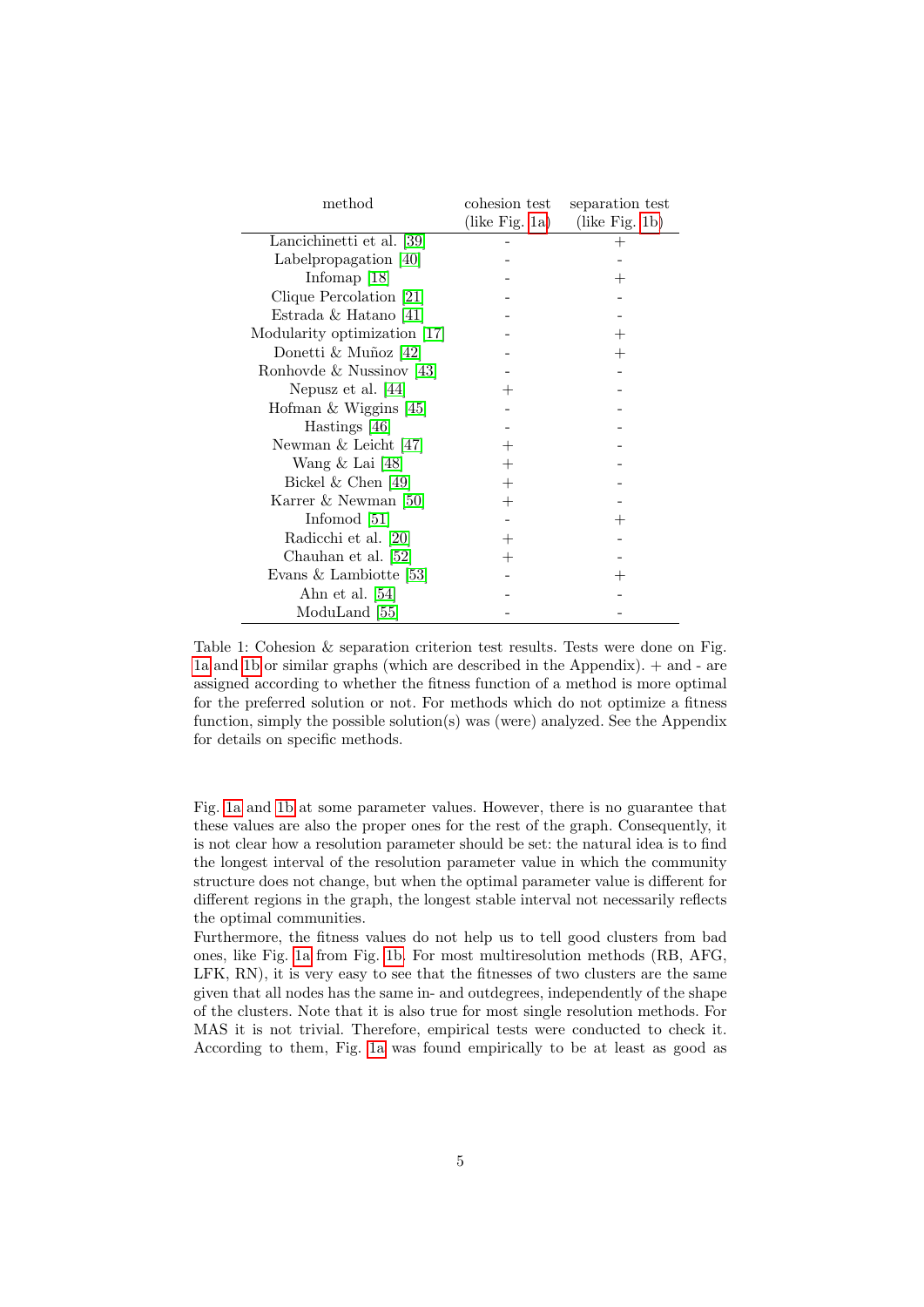[1b](#page-3-1)<sup>[4](#page-5-0)</sup>. Finally, regarding MCL and CNM, they have no fitness function<sup>[5](#page-5-1)</sup>, the only accessible quantity about the community structure is the parameter interval in which it is stable.

Finally, there are hierarchical methods, which look for series of smaller and smaller (or larger and larger) clusters hierarchically embedded into the previous ones. Similarly to multiresolution methods, they are expected to contain good clusters in the outputted hierarchy. However, when looking at a graph having a simple one-level community structure, the question how to select the proper levels of the outputted hierarchy arises. The easiest way is to use the lowest level communities. Unfortunately, it is not a reliable procedure, as the lowest-level clusters may be just parts of the communities of the optimal partition or cover (see the Appendix for details). A second idea can be to assign significance scores to the communities on different levels, in the spirit of [\[29\]](#page-26-19). Although this approach might reliably qualify the found communities, a new version of statistical significance taking into account the internal cohesion is required. Furthermore, one should be very careful not to impose unnecessary constraints, like prohibiting overlaps, when constructing a hierarchical method.

A further question is whether a method provides information about the shape of the found communities or not. Recent analysis of real-world networks highlights the relevance of this issue [\[37\]](#page-26-16), [\[38\]](#page-26-17). Several methods are based on simply counting the internal and/or external edges, or degrees at most: LFK, Labelpropagation, Infomap, modularity optimization (and equivalents), Hofman & Wiggins, Hastings, Ronhovde & Nussinov, Newman & Leicht, Wang & Lai, Bickel & Chen, Karrer & Newman, Infomod, Ahn et al., OSLOM. Consequently, they do not see any difference in the distribution of the links, e.g. Fig [1a](#page-3-0) and [1b](#page-3-1) get the same fitness values. Only Clique Percolation and Radicchi et al.'s<sup>[6](#page-5-2)</sup> method have some very limited requirement about cohesion built in the definition of communities.

The conclusion is that none of the reviewed methods is able to successfully apply both the separation and the cohesion criterions. They susceptible either to glue together well-separated subgraphs or to overpartition a cohesive subgraph. Future network designs should consider cohesion as well as separation.

# 4 Community detection in a two dimensional parameter space

In this Section, a new method for community detection is introduced. Its main goal is to present a method which takes into account both criterions defined in Sec. [2.](#page-1-0) First, the LFK method will be reviewed, which will serve as a starting point for the new method. Then, a composite fitness will be constructed which takes into account the separation and cohesion criterions. Finally, a heuristic optimization procedure for the composite fitness will be described, which finds

<span id="page-5-0"></span><sup>4</sup> In this case, only 1 link to the rest of the graph was used. Rest of the graph, represented by a single node having self-loops, was assigned 118 edges inside, resulting in a total of  $L = 150$ edges. Stability values were calculated from 0.01 to 100, the step size being 0.01 below 1.0 and 1 above.

<span id="page-5-1"></span> $5$ CNM does have a fitness function, but it corresponds to a full hierarchical dendrogram, not to any partitions obtained by cutting the dendrogram at some point

<span id="page-5-2"></span><sup>&</sup>lt;sup>6</sup>If the stopping criterion of their heuristic is considered as part of the definition.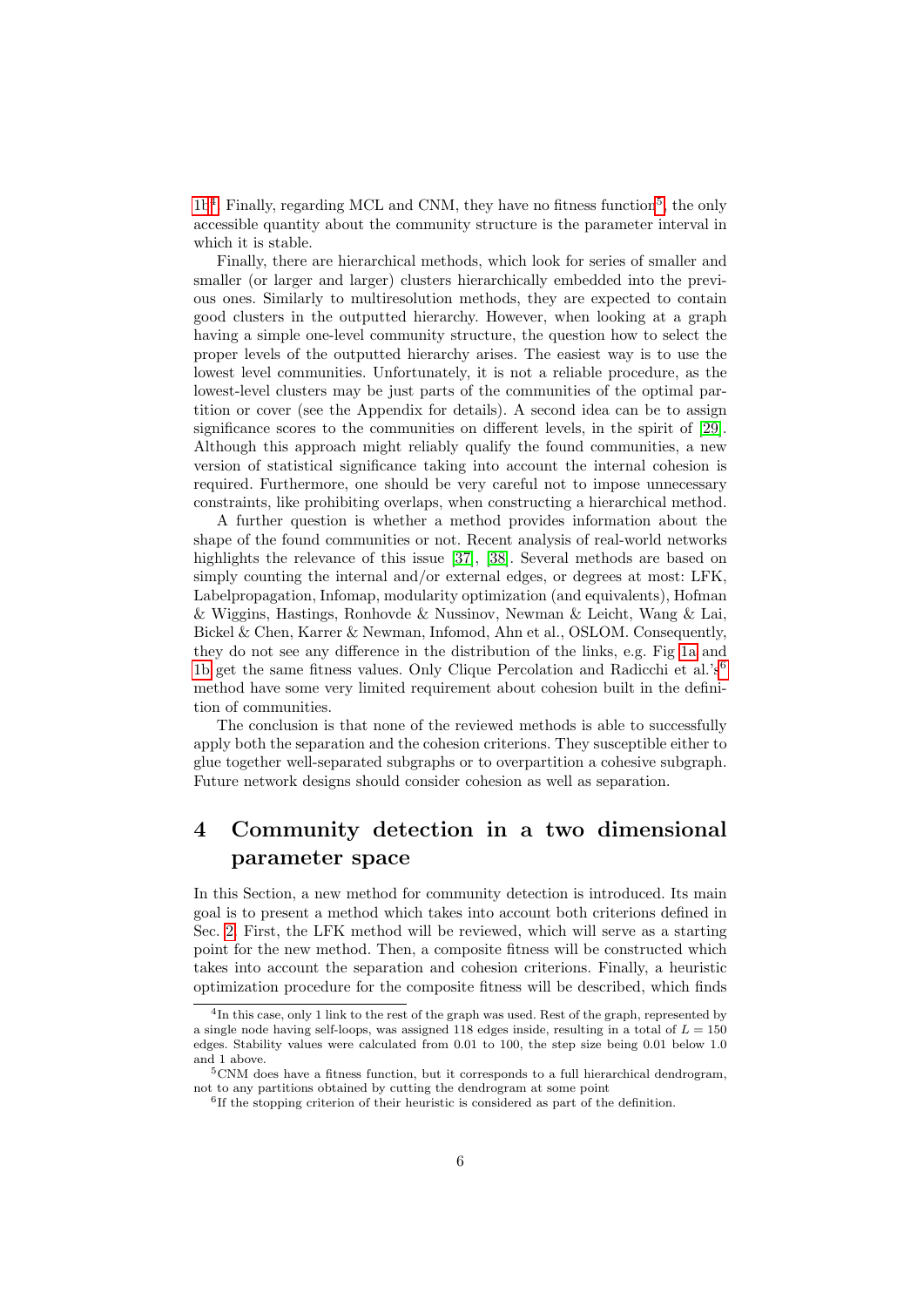locally dense subgraphs on all scales, and also able to recover hierarchical structures.

### 4.1 The LFK method

The LFK method [\[39\]](#page-26-18) optimizes the local fitness function

<span id="page-6-1"></span>
$$
f^C = \frac{K_{in}^C}{(K_{in}^C + K_{out}^C)^{\alpha}}
$$
\n<sup>(1)</sup>

where C denotes a subgraph,  $K_{in}^C$  and  $K_{out}^C$  are the total number of inside and outside degrees in C, respectively, and  $\alpha$  is a tunable exponent for setting the size scale of the communities to be found. Running the method with large  $\alpha$ values result in small clusters, small values in large clusters. The recommended range for  $\alpha$  is 0.5-2.

The practical implementation of the optimization works as follows. The communities are found one-by-one, independently of each other. First, a seed node is selected from which the new community will be grown. Then, the node which can best improve the fitness of the cluster is added. This addition is repeated until the fitness reaches a local optimum. After each addition, removal of nodes takes place, if the fitness can be enhanced that way. When the fitness cannot be further increased, the actual subgraph is declared a community. The growth process is repeated for all nodes as seeds, or alternatively, until the found communities cover all nodes in the graph.

Although the resolution parameter  $\alpha$  can be tuned continuously, [\[39\]](#page-26-18) suggested that the relevant community structures should be identified by robustness to changes in  $\alpha$ , i.e. which have the longest interval for  $\alpha$  values without change. Changes in the community structure were detected by monitoring the mean fitness of the communities, evaluated at a reference value  $\alpha = 1$ .

#### 4.2 Implementing the criterions

For the separation criterion, the following function will be applied

<span id="page-6-0"></span>
$$
f_S^C = \frac{K_{in}^C}{K_{in}^C + K_{out}^C}
$$
\n<sup>(2)</sup>

where C is a subgraph,  $K_{in}$  and  $K_{out}$  are the sums of in-community and outcommunity degrees, respectively. This is the fitness of LFK [\[39\]](#page-26-18), with the multiresolution parameter being set to one. For detecting hierarchical structures, a different solution will be described. Eq. [2](#page-6-0) clearly focuses on the external separation of the clusters, therefore it is suitable as an implementation of the first criterion of the communities.

For the internal cohesion criterion, a possible solution is to consider the second eigenvalue of the Laplacian matrix of the community. The Laplacian of a graph is the matrix  $L = A-D$ , where A is the adjacency (or weight) matrix, and  $D = \text{diag}(k_i)$  is a diagonal matrix containing the degrees (strengths). Its largest eigenvalue is always 0 (corresponding to the trivial eigenvector  $(1, 1, \ldots, 1)$ ). The multiplicity of the largest eigenvalue equals to the number of connected components in the graph. This gives the hint that if two distinct graphs are got connected by a single (weak) link, the Laplacian gets only a slight perturbation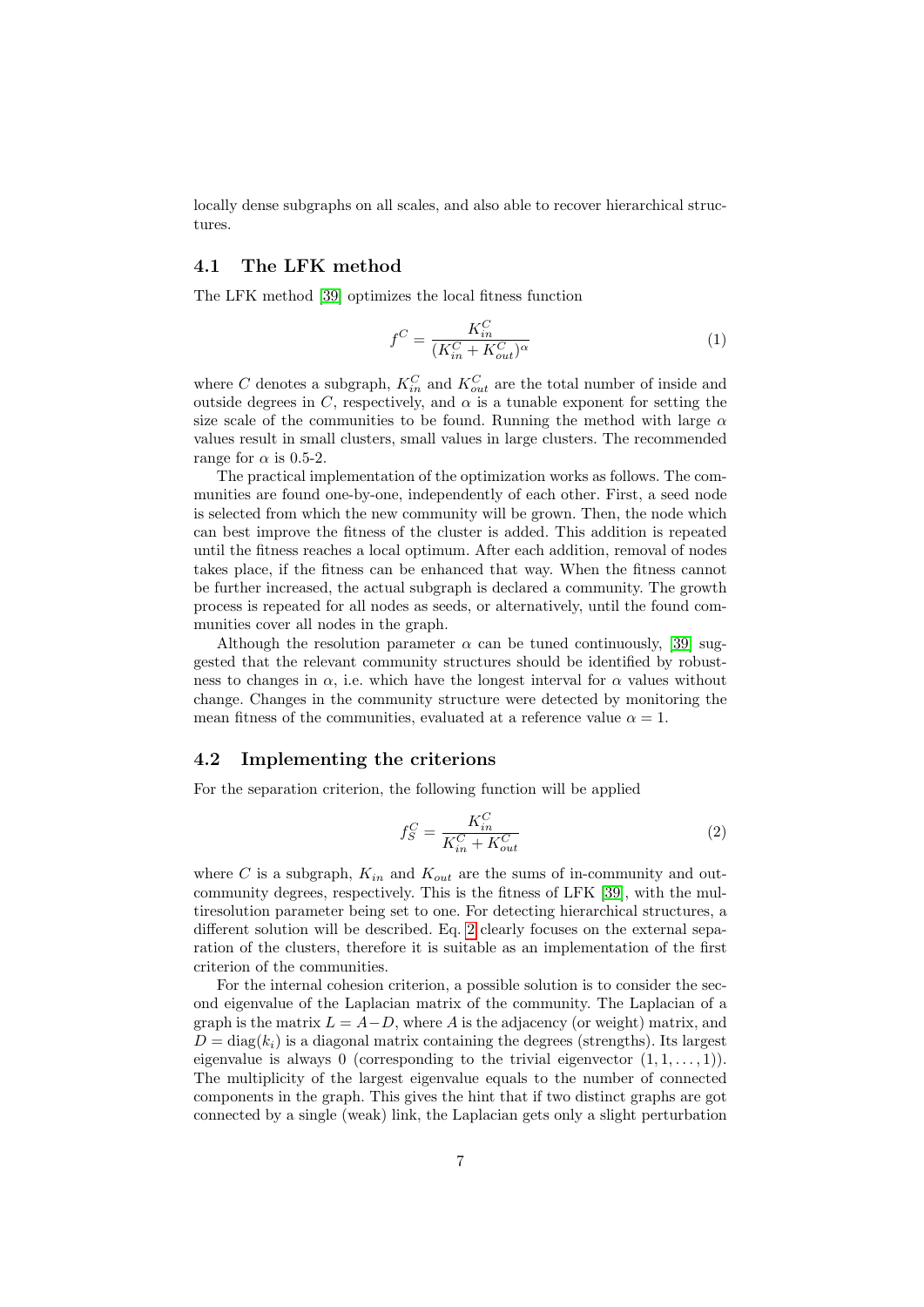(compared to the case of two connected components), which splits the double degeneracy of the first eigenvalue, such that a new eigenvalue close to zero appears[7](#page-7-0) . In fact, it is known that the second eigenvalue of the Laplacian measures "how difficult is to split the graph into two large pieces" [\[58\]](#page-27-18).

For some important special cases the second eigenvalue can be calculated:

- for full graphs of n nodes (clique),  $\lambda_2 = -n$
- for a star-graph,  $\lambda_2 = -1$ , independently of n
- for a linear chain,  $\lambda_2 = -2 + 2 \cos(\pi/n) \to 0$  as  $n \to \infty$
- for two *n*-sized cliques attached by a single link (having weight  $\epsilon$ ) (like on Fig. [1a\)](#page-3-0),  $\lambda_2 \approx -\frac{2\epsilon}{n+2\epsilon}$ , which also goes to 0 as  $n \to \infty$ .
- for a disconnected graph,  $\lambda_2 = 0$ . This may seem trivial, but most methods give a finite score for disconnected communities; it is not without precedent that such objects can be produced in reality [\[38\]](#page-26-17). Although this problem can be avoided by a properly designed heuristic of a method, disconnected communities should be punished by definition.

Calculation for the two cliques is in the Appendix, other results can be found in [\[59\]](#page-27-19). These cases confirm that the second eigenvalue is useful for quantifying the cohesion criterion of the definition of communities. For an illustration, on Fig. [2](#page-7-1) a few example graphs with their second Laplacian eigenvalues are shown.

<span id="page-7-1"></span>

Figure 2: Graphs with different second Laplacian eigenvalues.  $\lambda_2^{(a)} = 6, \lambda_2^{(b)} = 2,$  $\lambda_2^{(c)} = 1, \lambda_2^{(d)} = 0.268$ . The maximal value of  $\lambda_2$  is 6 in all cases.

The separation fitness term  $f_S$  ranges from zero to one. In order to compose it together with the cohesion fitness, the latter should also be in the interval [0, 1]. Therefore,  $\lambda_2$  needs some transformations before application as fitness. As can be seen from the above examples, for the worst cases  $|\lambda_2|$  is of the order of  $1/n$ , therefore the lowest point of the  $|\lambda_2|$ -scale will be set to  $1/n$ . The highest point is trivially given by  $n$ . It is reasonable to assume that most subgraphs have  $|\lambda_2| = o(|C|)$ . Furthermore, several subgraphs can have worse internal cohesion

<span id="page-7-0"></span><sup>7</sup>The diffusion matrix was also considered, but it prefers star-like graphs too much.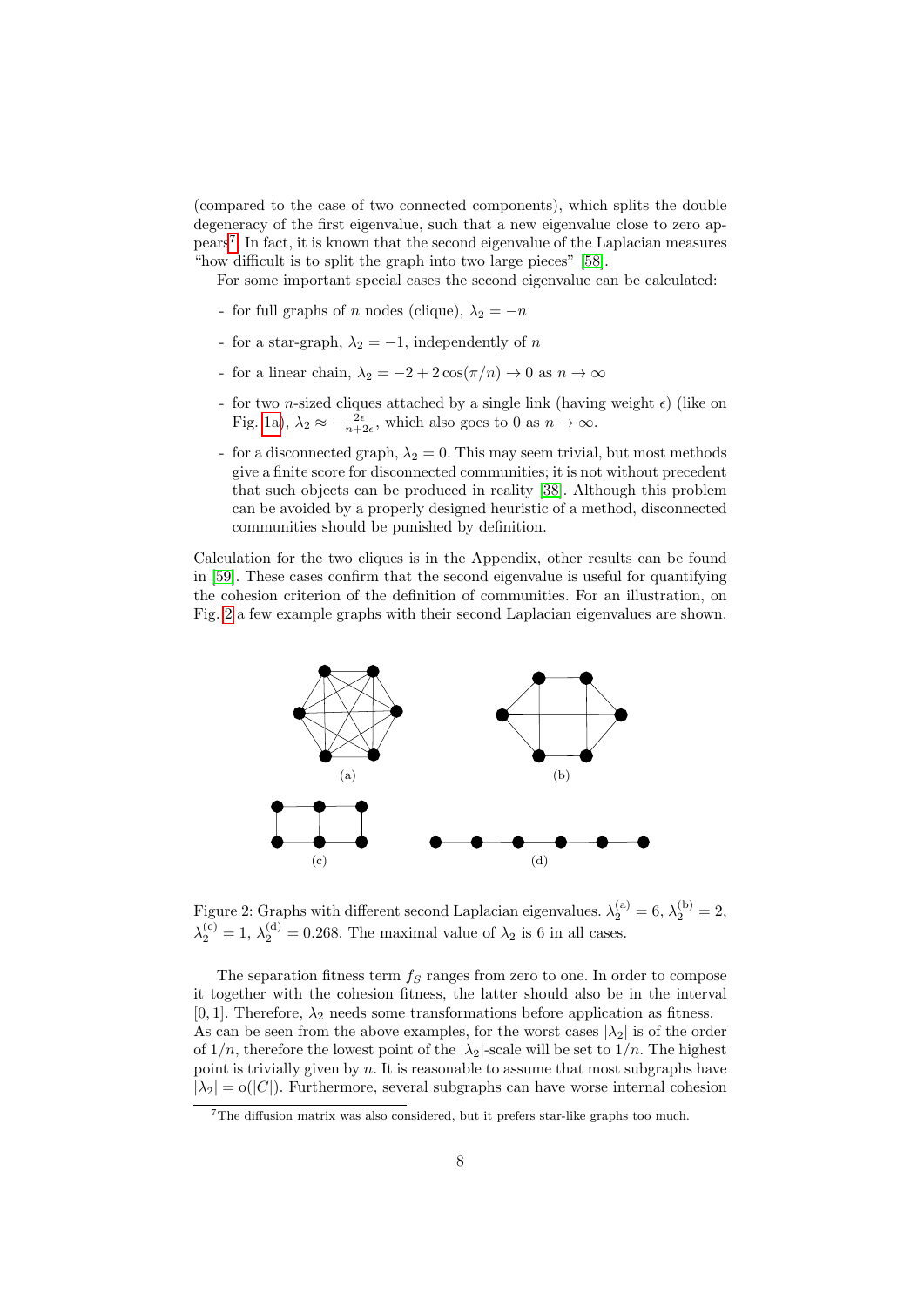than the star graph, thus having  $|\lambda_2| \in [0,1]$ . To take into account these effect,  $\log |\lambda_2|$  will be more useful than  $\lambda_2$ . So, in order to obtain a quantity between 0 and 1, the minimum will be subtracted and divided by the maximum,

$$
f_C^C = \frac{\log |\lambda_2| - \log 1/|C|}{\log |C| - \log 1/|C|} = \frac{1}{2} + \frac{1}{2} \frac{\log |\lambda_2|}{\log |C|}, \quad \text{if } |C| > 1
$$
  
= 0 \qquad \qquad \text{if } |C| = 1 \qquad (3)

<span id="page-8-0"></span>where  $|C|$  is the number of nodes in the community. The above measure happens to be 0.5 if  $\lambda_2$  is 1, e.g. for the star-graph. I wish to emphasize that eq. [3](#page-8-0) is only one possible proposition for taking into account the internal cohesion, although a promising one – better measures may exist. The same is true for the choice of  $f_S$ .

The cohesion fitness  $f_C^C$  opens the way for constructing tests assessing the performance of community detection methods regarding the cohesion of the found communities. One may generate a graph with built-in communities which separation is controlled, like in the LFR benchmark [\[25\]](#page-26-9), then randomly select pairs of clusters and increase the interconnection between the two members of each pairs to some predefined value, finally calculating  $f_C^C$  of the pairs. Running the detection method and measuring the ratio of pairs not split as a function of  $f_C^C$  may indicate how strongly focuses the method on cohesion.

The next question is how to combine  $f_{separation}^C$  and  $f_{cohesion}^C$ . Thinking in a two dimensional space of  $f_S^C$  and  $f_C^C$ , a natural approach is to get as far from the point  $(0, 0)$  as possible. This implies

<span id="page-8-1"></span>
$$
f^{C} = \sqrt{(f_{S}^{C})^{2} + (f_{C}^{C})^{2}}
$$
\n(4)

so the fitness is the euclidean distance from  $(0, 0)$ . Again, this is just one possibility, better combinations may exist. E.g. the relative weight of  $f_S$  and  $f_C$  may be adjusted in a more well-grounded way. However, eq. [4](#page-8-1) is able to pass the test raised by Fig. [1:](#page-3-2) for Fig. [1a,](#page-3-0)  $\lambda_2^{\text{2cliques}} = 0.258$ ,  $f_C^{\text{2cliques}} = 0.228$ ,  $f^{\text{2cliques}} = 0.995$ while for a single clique  $\lambda_2^{\text{1clique}} = 6$ ,  $f_C^{\text{1clique}} = 1$ ,  $f^{\text{1clique}} = 1.371$ . For Fig. [1b,](#page-3-1)  $\lambda_2^{12\text{nodes}} = 3.268, f_C^{12\text{nodes}} = 0.738, f_{12\text{nodes}} = 1.218, \text{ and for the best subgraph,}$ a triangle,  $\lambda_2^{\text{triangle}} = 3$ ,  $f_C^{\text{triangle}} = 1$ ,  $f^{\text{triangle}} = 1.077$ .

Beyond enabling one to decide whether a given subgraph is a community or not (by requiring local optimality), the above definition makes it possible to assess how good community it is. This is also possible with another definitions, e.g. by using the modularity function, but here, communities are placed on a 2-dimensional space instead of 1 dimension. This gives rise to an interesting possibility for characterizing the communities, like "very cohesive but densely connected outwards" or "well-separated but poorly interconnected". Considering Fig. [1a,](#page-3-0) one may think that the latter is not really a community. But for large subgraphs, it may make sense to consider a well-separated subgraph as a community, as common sense says that large communities should be looser than small ones.

#### 4.3 Community detection in reality

In this section, the details of practical implementation of the new method are discussed. Most importantly, in order to actually find the communities, a heuristic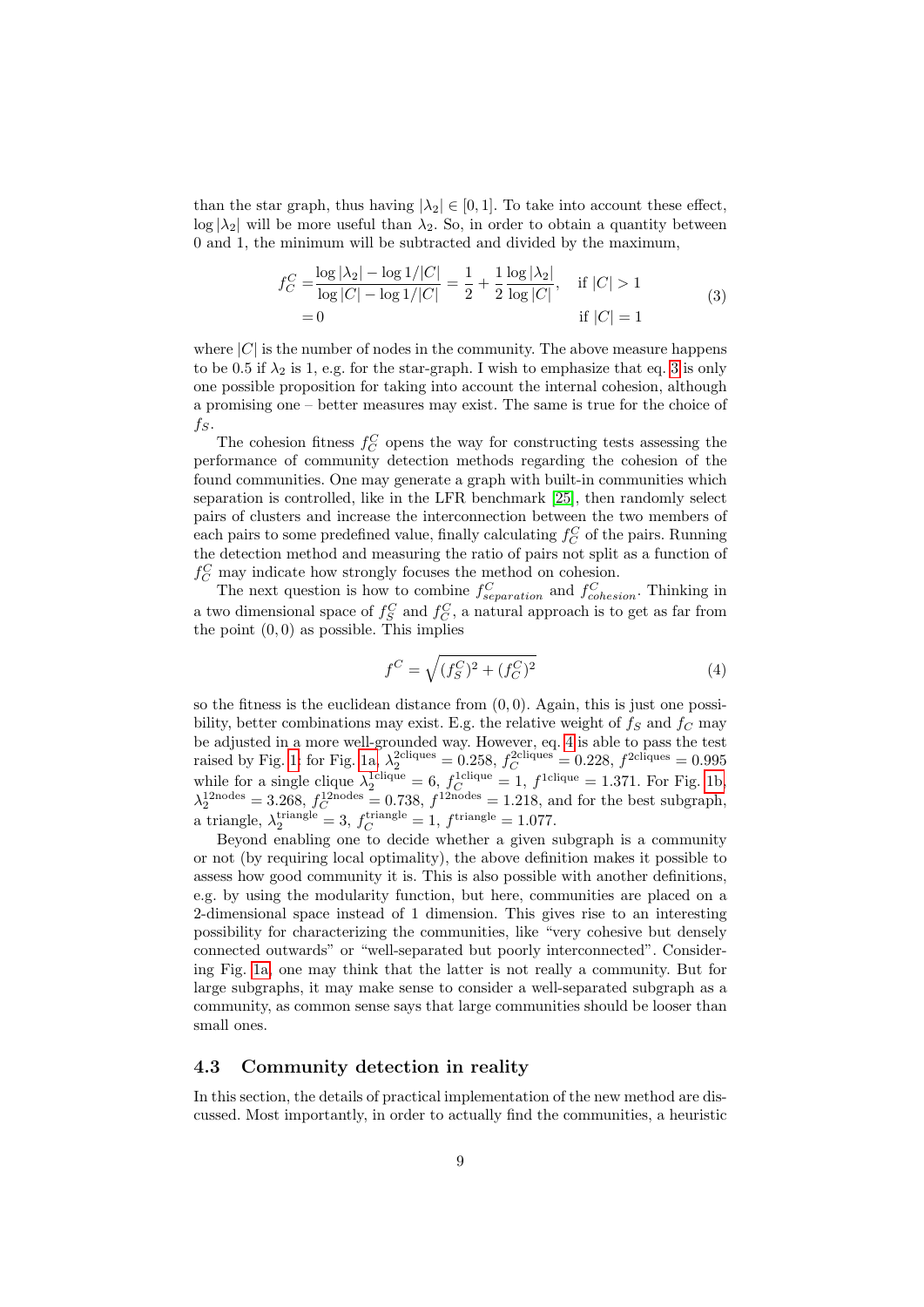carrying out the optimization of eq. [4](#page-8-1) is needed. Furthermore, there is a second problem of detecting communities hierarchically embedded into each other. These two questions will be answered by a common solution.

The heuristic is based on the one of the LFK method [\[39\]](#page-26-18). Among its details, the LFK heuristic contains a tunable parameter (denoted as  $\alpha$ ), which is claimed to be able to recover communities at different hierarchical levels. Lowering this parameter  $\alpha$  results in increased community sizes. Hierarchical levels are supposed to be stable against the variation of  $\alpha$ , so there should be long intervals for  $\alpha$  for which the communities do not change. However, large graphs may lack long stable intervals, as some changes occur around any parameter value (data not shown). Therefore, a new method for investigating hierarchical structure is needed. I dropped the idea of using threshold values of  $\alpha$ , corresponding to community structures at different scales, which should be simultaneously valid for all communities, and I will treat each community separately.

Similarly to [\[39\]](#page-26-18), each community is grown from a seed node. It is important to note that each seed node can result in a series of (successively larger) communities. Growth consists of successively including the neighboring node which increases most the fitness defined by eq. [4.](#page-8-1) When there is no neighboring node which inclusion can improve the fitness, the stage of node removal begins. Here, the fitness of the cluster is tried to be improved by excluding nodes from it (with the exception of the seed node, which is not permitted to be excluded). It finishes when no further removal can improve the fitness. Then, growth begins again, if possible. The grow-shrink cycle is iterated, as long as the fitness can be improved. When no improvement is possible (there is a local optimum of the fitness), the actual list of nodes is registered as a valid community. After that, the algorithm tries to find a larger community, which contains the current one. This way, hierarchical structures can be revealed. In order to do it, first the growing cluster should escape from the basin of attraction of the current local optimum. Therefore, the cluster is forced to grow, by successively including the neighboring nodes which decrease the fitness the least. After some steps of forced growth, when increasing the fitness becomes again possible, the algorithm turns back to the normal grow-shrink procedure, until a new local optimum is found, signing a new community. The cluster keeps hopping from local optimum to another local optimum until it grows so large that it contains the whole graph. Then a new growth process starts from a new seed node. At the end of its growth process, it includes the whole graph again, unless it encounters a local optimum which has been already found, i.e. the corresponding community has already been registered. In this case, the growth process is stopped. Then, another growth process starts from a not-yet-used seed node. In contrast to [\[39\]](#page-26-18), all nodes in the graph are used as seed nodes, in order not to miss good communities. When the growth process beginning from the last seed node finishes, the algorithm ends, and the registered communities are written to the output. There are a few additional tricks. First, if escaping from a local optimum seems to be hard, i.e. after changing from forced growth to the normal grow-shrink stage we still end up in the previous local optimum, the cluster is restored to the state where it had its maximal size (the beginning of one of the removal sessions), then 2 steps of forced growth is applied before the normal grow-shrink cycle begins. A second trick is that when judging the identity of two communities, they are considered identical if at least 80% of the larger community is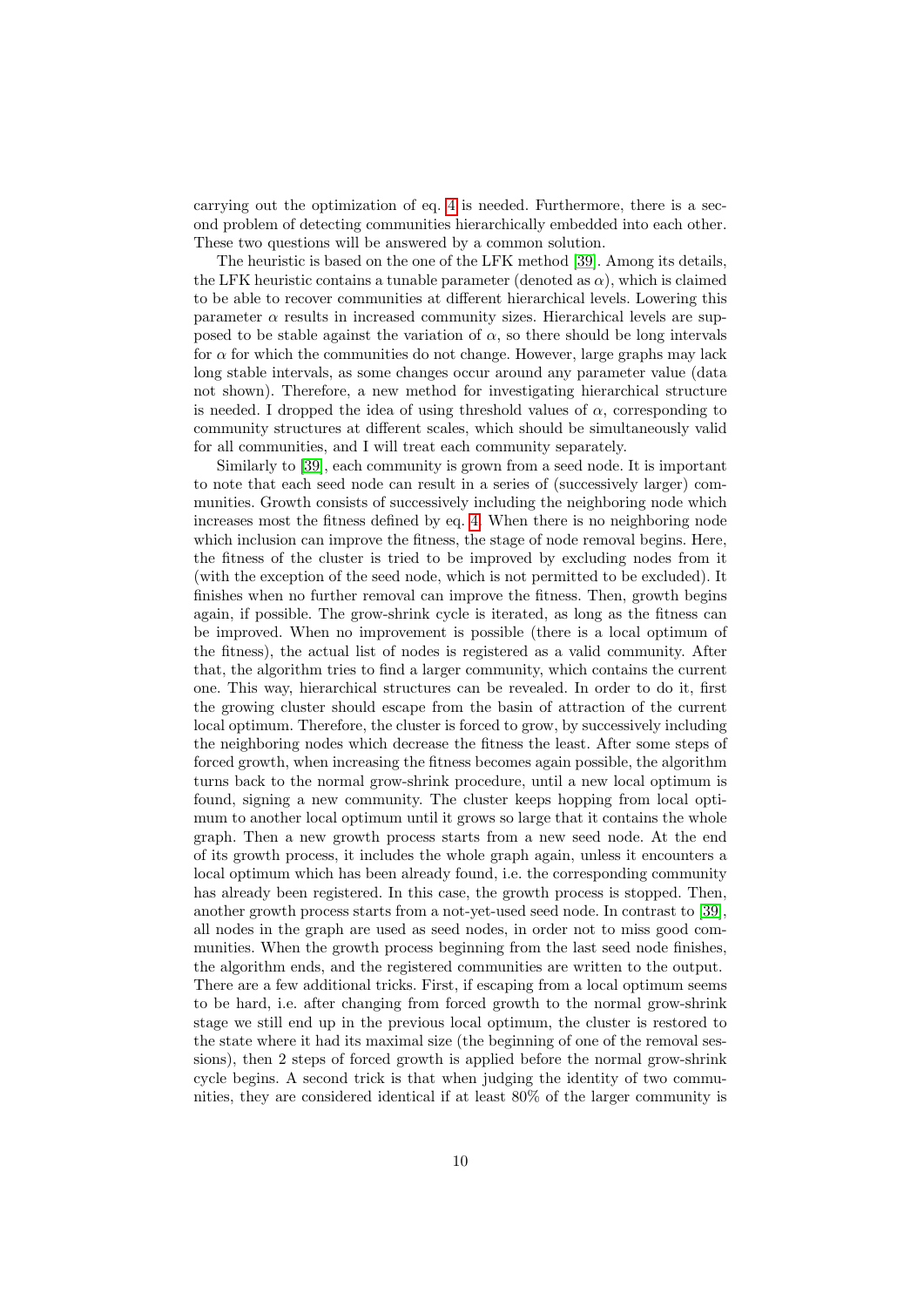a subset of the smaller one[8](#page-10-0) . In case of identity, the community which has the higher fitness is kept in the registry.

The algorithm, although based on the one of [\[39\]](#page-26-18), differs in several points: from one seed, several communities can be reached instead of only the smallest one; node removal occurs when node addition is not possible instead of after each addition (this trick also speeds up the algorithm); seed node is not permitted to be removed; all nodes are used as seeds instead of the not-yet-covered nodes. An algorithm similar in spirit was described in [\[60\]](#page-27-20). The results in the next section are obtained using this method, unless stated otherwise explicitly. The software realizing the algorithm is available at

http://www.phy.bme.hu/~tibelyg/.

## 5 Test results

Probably the most frequently used test is Zachary's karate club friendship network[\[61\]](#page-27-21). Due to a dispute between two prominent persons (node 1 and 34), the club split into two during sociological observation, and the memberships in the new clubs are known. As the split occurred more or less along a border of two visible communities, new community detection algorithms are usually claimed to pass the test if they reproduce the split. However, the aim is the detection of *topological* modules, not functional ones, so the result of the sociological study is not a strict criterion for judging the output of any community detection method. E.g., node 10 has  $1 - 1$  links to each of the new clubs, so "misplacing" it (compared to the split) may not be considered as a fault. Or node 12, which attaches only to node 1, is hard to be considered as part of a "densely interconnected" cluster.

The algorithm finds 33 groups, containing several non-relevant ones, like pairs of nodes. Therefore, a filtering procedure is required. The statistical significance of the resulting communities [\[29,](#page-26-19) [34\]](#page-26-13) is utilized for this purpose. The statistical significance can be sensitive for missing nodes [\[29\]](#page-26-19), therefore each cluster is allowed to be completed with the neighboring node which optimizes the statistical significance. Then the clusters are ordered according to their statistical significance. The first 3 clusters provide a single-level community structure, corresponding to 3 known communities, with 2 overlapping and 1 homeless nodes (Fig. [3,](#page-11-0) left panel). Taking a look at the subsequent clusters provides information about the multi-scale structures in the graph. The next few clusters reveal cluster cores and hierarchical decomposition of the network (Fig. [3,](#page-11-0) right panel). The statistical significance score is quite capable of distinguishing meaningful structures; there is a gap between 0.42 and 0.81, so setting a threshold to 0.5 selects the multi-scale clusters which would be approved by a human investigator. There is only one exception, the almost-full-clique of nodes {1, 2, 3, 4, 8, 14} has significance 0.81, which is probably the consequence of neglecting the internal cohesion by the current form of statistical significance.

The currently most advanced class of benchmarks was introduced by [\[25\]](#page-26-9). In these so-called LFR benchmarks, the network size and edge density are freely adjustable, and more importantly, the node degrees and the community sizes are distributed according to power-law distributions, with tunable exponents.

<span id="page-10-0"></span><sup>&</sup>lt;sup>8</sup>If the criterion were based on some percent of the smaller group, subset-superset pairs would be considered identical.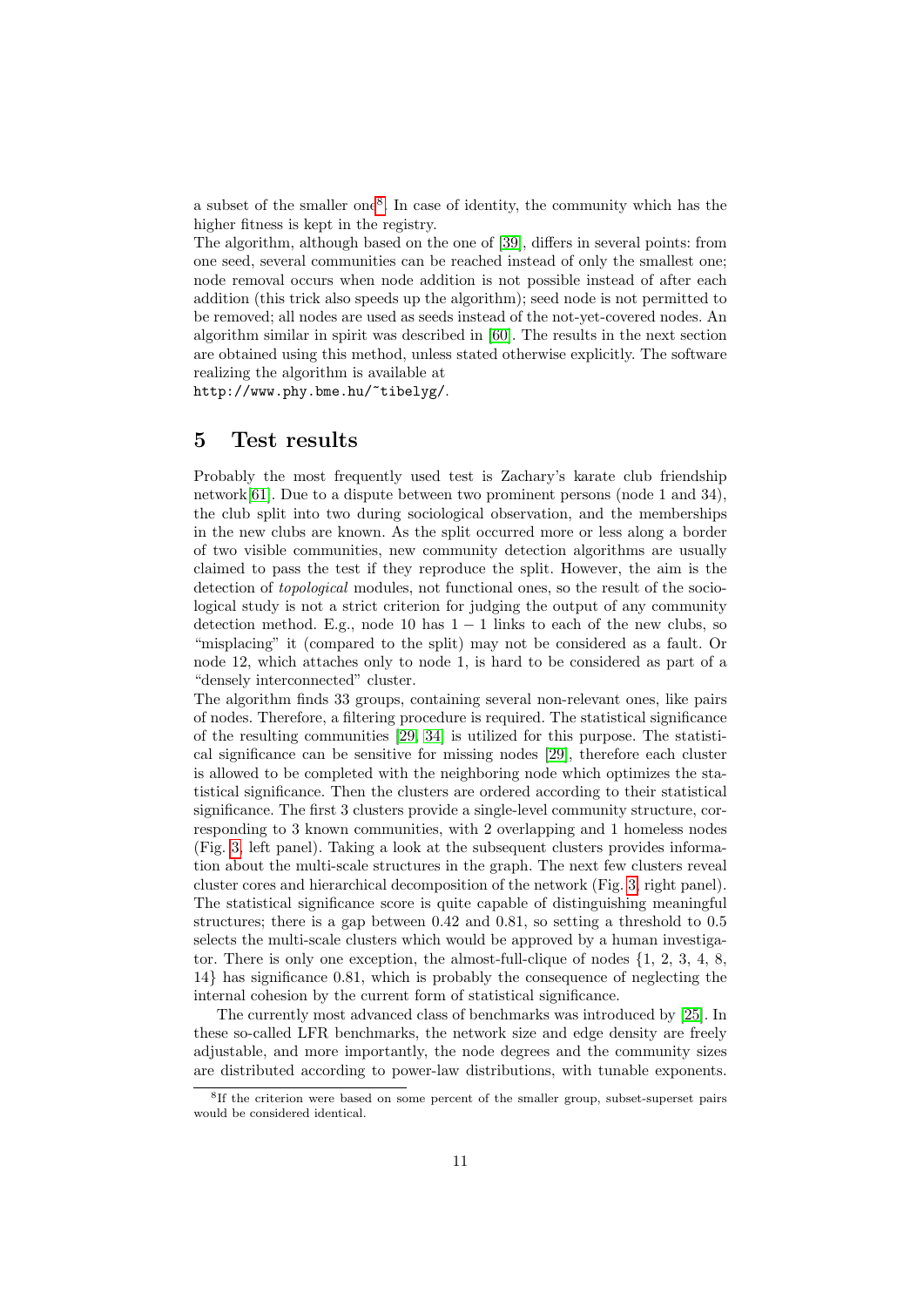<span id="page-11-0"></span>

Figure 3: (Color online) The 3 (left) and 10 (right) best found communities of the Zachary karate club. On the right, thicknesses of lines indicate the ordering of the statistical significance values (running from 0.002 to 0.42, plus 0.81 for the dashed line-bordered community). Note that node 12 is contained only by large communities.



Figure 4: (Color online) Positions of the Zachary communities on the  $f_S-f_C$ plane. Small groups tend to cluster at North, and large groups at East.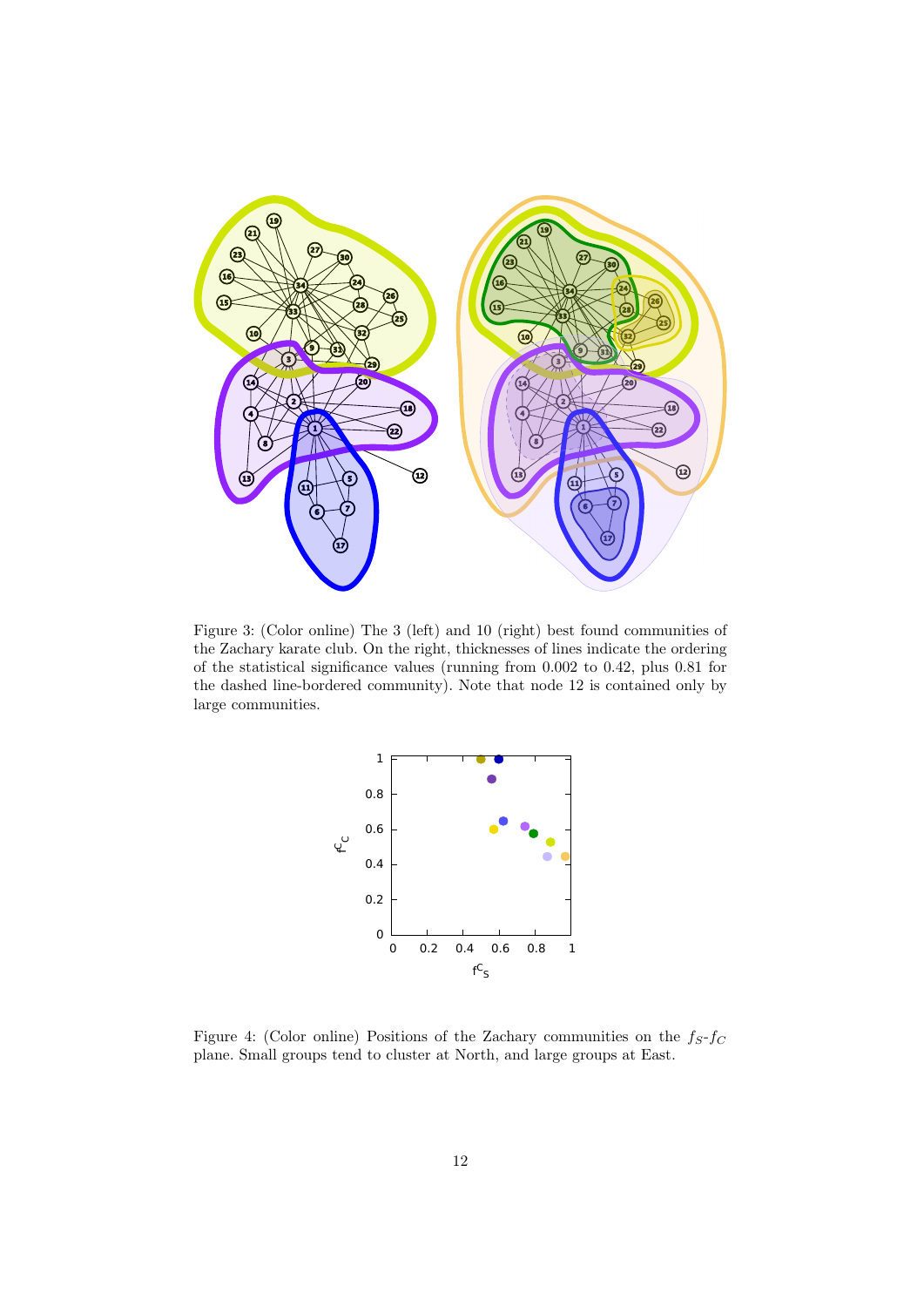Communities are defined through a prescribed ratio of inter-community links for each node (mixing ratio,  $\mu$ ), similarly to the preceding GN benchmark class [\[17\]](#page-26-1). Generalizations for weighted and directed networks, and for overlapping communities also exist [\[26\]](#page-26-10).

A wide-scale comparison of different community detection methods using the LFR benchmark was done by [\[62\]](#page-27-22). For the ease of comparison, the parameter values of [\[62\]](#page-27-22) are applied here: the networks consist of 1000 nodes, the average degree is 20, the maximal degree is 50, the exponent of the degree distribution is -2 and the exponent of the community size distribution is -1. There are two types of networks, for the S type the community sizes are between 10 and 50 ("small") and for the B type they are between 20 and 100 ("big"). In  $[62]$ , networks of 5000 nodes were also investigated. Due to the large computational time, they are omitted here<sup>[9](#page-12-0)</sup>. Also for computational time considerations, the detecting algorithm stopped growing the communities over a predefined size, 120 for the S case and 220 for the B case. All measurement values are obtained from runs on 10 different networks.

Similarity of the built-in and the obtained community structures are quantified by a variant of the normalized mutual information (NMI), which is able to handle overlapping communities [\[39\]](#page-26-18). This is the similarity measure applied by  $[62]^{10}$  $[62]^{10}$  $[62]^{10}$  $[62]^{10}$ .

Selecting the most relevant communities from the abundant output was done similarly to the previous case. The clusters were completed by 1 neighboring node, if that improved the statistical significance, and sorted with respect to the statistical significance scores. The clusters containing at least 1 uncovered node were accepted one by one until all nodes were covered.

To see the potential of the new method, and check the effect of the outputfiltering, the communities corresponding best to the built-in original ones were also selected from the algorithm's output. The results are plotted on Fig. [5](#page-13-0) (a). The filtered results are similar to the ones of the lower performing algorithms in [\[62\]](#page-27-22), while optimal selection provides much better scores, although still not as good as the best methods. The large difference between the optimal and the statistical significance-based results is quite surprising, especially in the light of the fact that statistical significance in itself is able to provide excellent results on the LFR benchmark [\[34\]](#page-26-13).

The algorithm was also tested on networks with overlapping communities. In this case, clusters having significance score below 0.1 were accepted, similarly to [\[34\]](#page-26-13). Fig. [5](#page-13-0) (b) shows that the effect of the imperfect output-filtering is again very large, an ideal selection scheme would allow very good results. This is not surprising, as other algorithms based on the one of [\[39\]](#page-26-18) also give excellent results on overlapping communities [\[63\]](#page-27-23).

Finally, the new method was applied to a word association graph built from the University of South Florida Free Association Norms [\[64\]](#page-27-24). Here, nodes are words and edges show that some people associated the corresponding two words.

<span id="page-12-0"></span><sup>&</sup>lt;sup>9</sup>it does not mean that a single 5000-sized graph is too large, however, a few hundred of them are  $^{10}{\rm Both}$ 

<span id="page-12-1"></span>the LFR benchmark and the generalized normalized mu-<br>rmation are freely available from the authors' webtual information are freely available from the authors' websites, http://sites.google.com/site/santofortunato/inthepress2 and http://sites.google.com/site/andrealancichinetti/software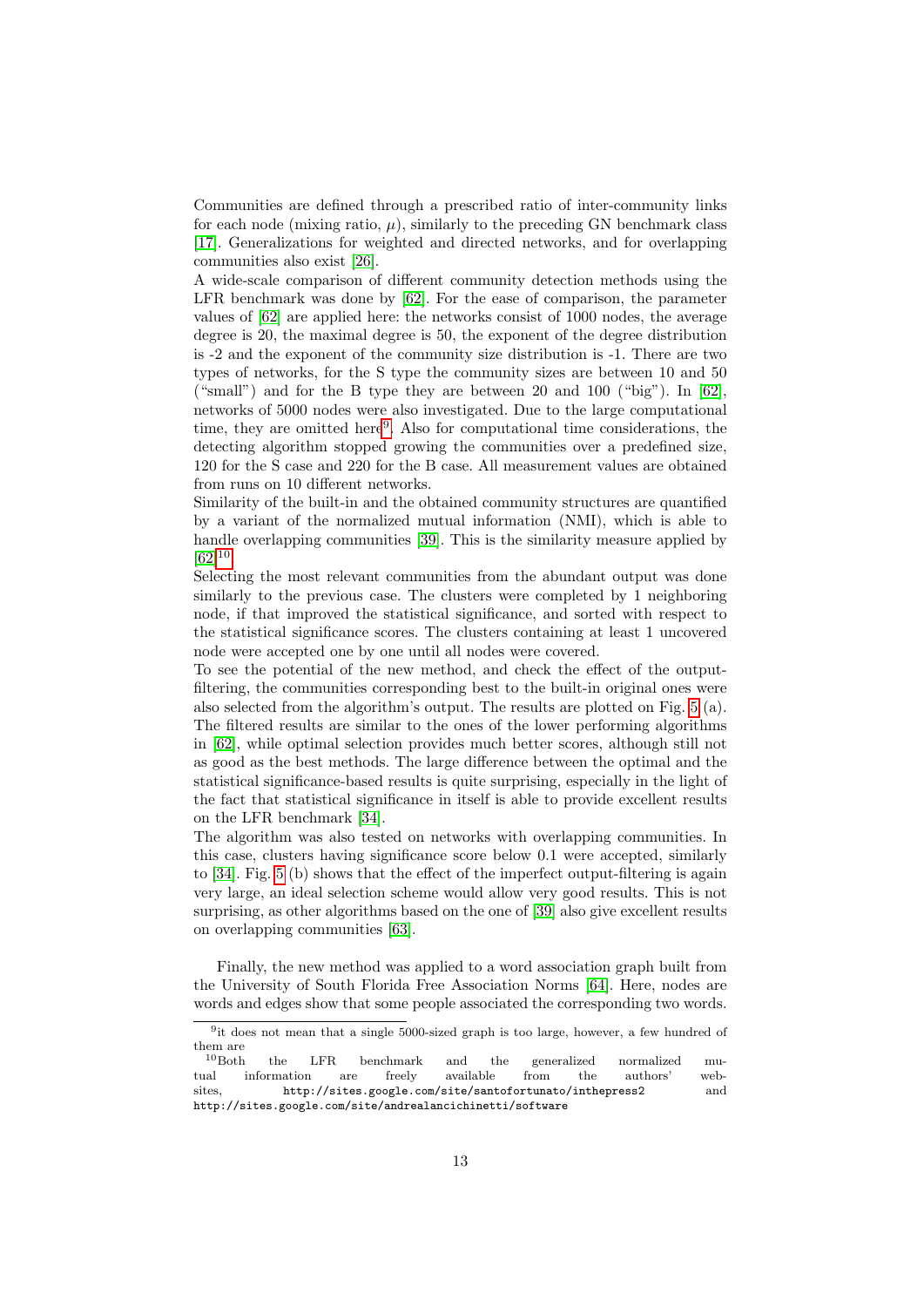<span id="page-13-0"></span>

Figure 5: (Color online) Results on the LFR benchmark. Panel (a) corresponds to unweighted, undirected and non-overlapping tests, while panel (b) corresponds to overlapping tests. Overlapping tests were done at two different values of the mixing parameter, at  $\mu = 0.1, 0.3$ . For both panels: full symbols and lines correspond to the applied filtering, empty symbols with dotted lines correspond to perfect output filtering.

The network has 5018 nodes with mean degree  $\langle k \rangle = 22.0$ . It is a frequently used example of overlapping community structure [\[34\]](#page-26-13), [\[21\]](#page-26-5). Although edge weights are accessible, the algorithm was applied to the unweighted version of the network. As an illustration, low-level communities around the word *bright* are plotted on Fig. [6.](#page-14-0) An interesting effect is the appearance of overlapping edges, due to the heavy overlap in the network.

In conclusion, although selecting the relevant communities from the output is not an already solved task, the algorithm gives good results on the Zachary karate club, and performs reasonably on the LFR benchmarks. It should be noted however, that due to the internal cohesion criterion, this algorithm's output is not intended to perfectly match benchmarks like GN and LFR, which define communities solely on the basis of external separation. An additional observation is reported here: on GN benchmark graphs<sup>[11](#page-13-1)</sup> with nodes having exactly the prescribed in- and out-degrees, at large mixing ratios communities deviating from the built-in ones but having better-than-designed mixing ratios were found. Note that the new method does not optimize just for external separation, so even better "spontaneous" communities may exist. This phenomenon, although not being a huge surprise, raises the question how to judge precisely a community detection method's output at large mixing ratios, as the known community structure may not be trusted to 100%.

## 6 Discussion & Conclusions

An important aspect of all community detection methods is the running time. In the case of the new method described above, the time requirement is as follows. Starting a new community from each node contributes a factor of N to the CPU

<span id="page-13-1"></span> $11$  results are omitted, as the presented LFR benchmark is a generalization of the GN.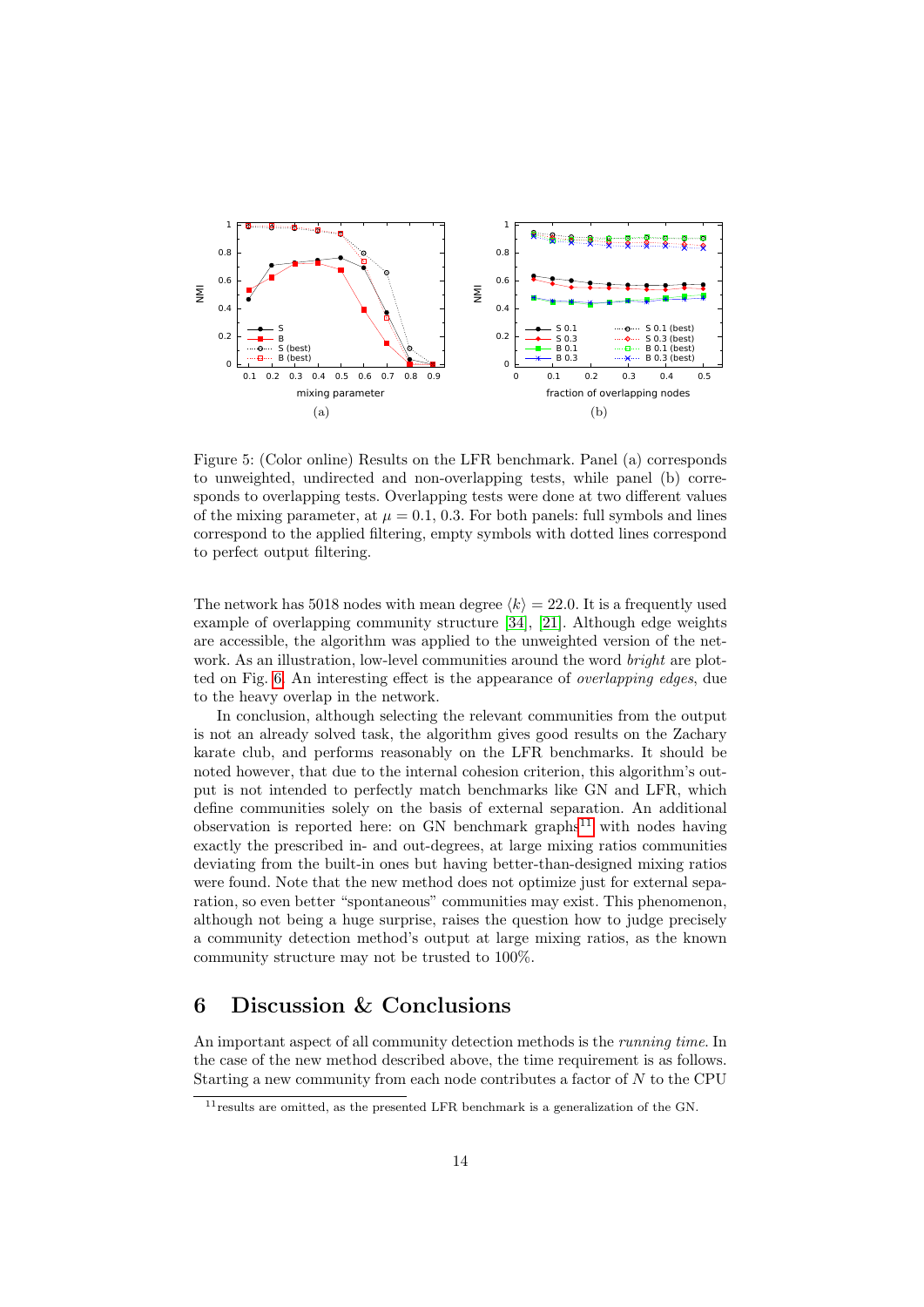<span id="page-14-0"></span>

Figure 6: (Color online) Communities around bright, on the first hierarchical level. Color denotes communities. Gray shows overlapping nodes and edges. Black edges are between different communities.

time. Evaluating the eigenvalues of a community  $C$  plus one extra node takes  $2/3$  ( $|C| + 1$ )<sup>3</sup>. Assuming that C has const  $\langle k \rangle \cdot |C|$  neighboring nodes (i.e., on average, each node has a constant fraction of its neighbors outside  $C$ ), running time can be estimated as

$$
T \approx N \cdot \sum_{|C|=1}^{|C|_{\text{max}}} \text{const} \cdot \langle k \rangle \cdot |C| \cdot (|C|+1)^3 \approx N \cdot \text{const'} \cdot \langle k \rangle \cdot |C|_{\text{max}}^5 \tag{5}
$$

A naive estimate for  $|C|_{\text{max}}$  would be N. However, as more and more community growing processes finish, the newly started communities are expected to terminate in a previously discovered community earlier and earlier, on average. Of course, some communities will reach  $|C| = N$ . Therefore,

$$
T \propto N^{5+\delta}, \qquad \delta \in [0,1] \tag{6}
$$

which is huge and clearly denies the analysis of even medium-sized graphs  $(\mathcal{O}(10^4)$  nodes) without further improvements. Note that graphs of thousands of nodes may be manageable, like the word association graph shown above, which took 56 hours on a single CPU. One possibility is to choose the initial seed more intelligently, starting communities from promising seeds. [\[63\]](#page-27-23) achieved good results in this aspect. An intelligent seed selection is also important if the number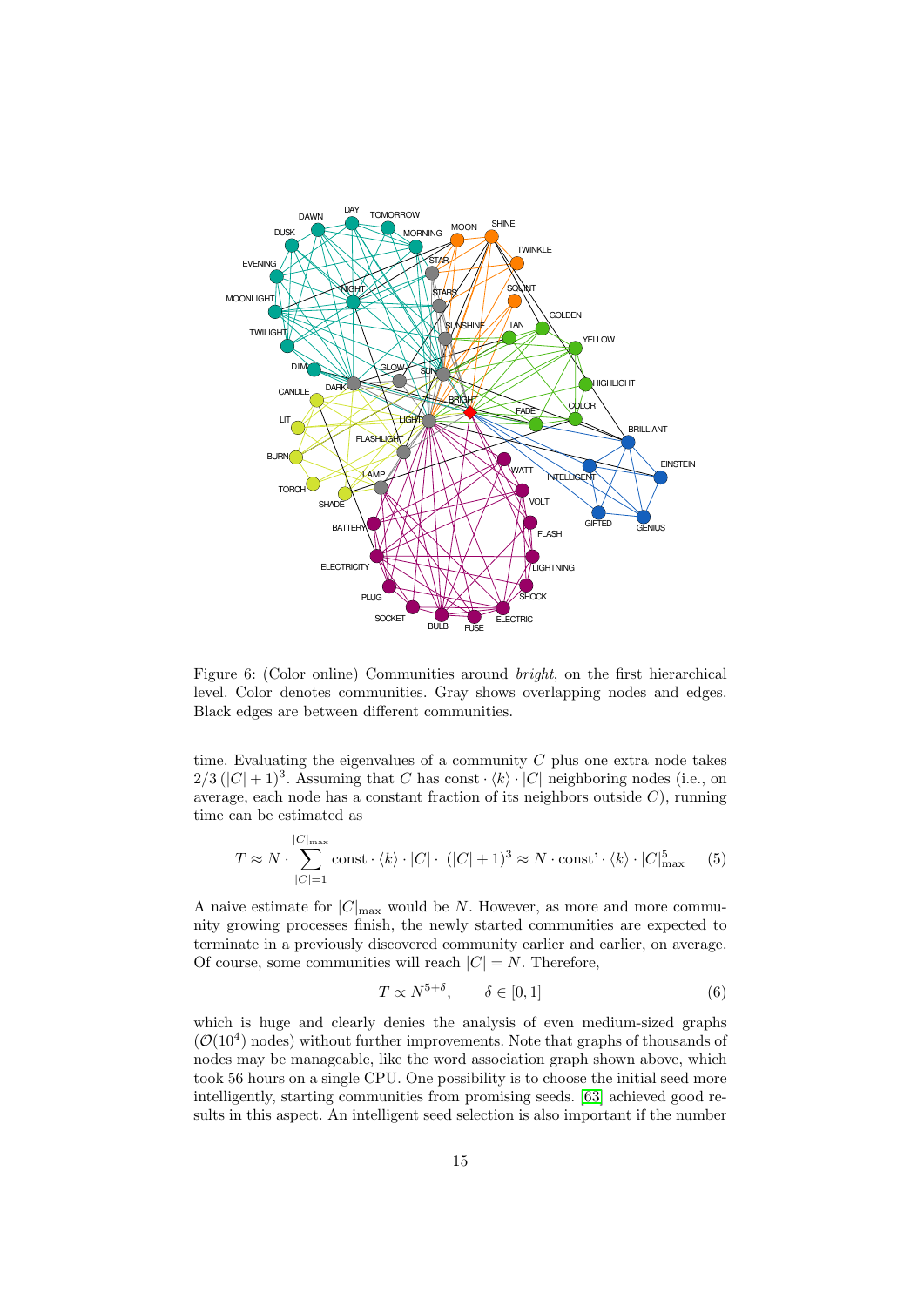of communities in a cover is larger than  $N$ , or if some communities have only overlapping nodes – in this case, it may happen that all growth processes miss a certain community.

Other important question is the applicability of an advanced eigenvalue solver. Arpack $++$  [\[65\]](#page-27-25) and SLEPc [\[66\]](#page-28-0) were tried. The experience was that – despite their good asymptotic performance in the large matrix limit – for the occurring several small subgraphs the overhead of these complicated machineries was so large that made the final running time much higher than those obtained with the QR-decomposition algorithm.

Doing optimization in a multi-parameter space is a nontrivial task, because different parameters can lie in different ranges. Therefore, an important direction for future research is to investigate the best combination of the parameters in the fitness function, based on the evaluation of empirical data.

Finally, filtering the relevant communities from the found ones is also a challenging task. The natural approach is to apply statistical significance, which should be applied even if filtering was not needed. However, deciding the threshold significance value is not necessarily trivial in all cases. Furthermore, the current form of statistical significance accounts only for the separation of the community, not for its internal cohesion. This manifests itself e.g. in the low score of the almost-full-clique subgraph in the Zachary karate club (the dark purple group on Fig. [3\)](#page-11-0). As the main advantage of the fitness function of eq. [4](#page-8-1) is the inclusion of cohesion, it would be important to develop a statistical significance taking it into account.

Conclusions. The community detection problem currently suffers from two fundamental deficiencies. First, there is no definition of community which is precise enough to allow constructing community finding methods. Second, thorough testing a proposed algorithm is problematic, not independently from the previous difficulty. I attempted to improve both issues.

In this paper, I proposed a formal list of required properties for locally dense subgraphs, taking a step towards an applicable definition of the term "community". Two properties, external separation and internal cohesion ("shape") were named. External separation has already been applied by some of the community detection methods, and also by benchmarks. Internal cohesion was not considered explicitly earlier. No current method was found which satisfactorily applies both criterions. I demonstrated on simple examples that both properties are necessary; discarding either of them leads to counterintuitive results. Beyond allowing to construct new methods, these two criterions can also be used as a basis for testing existing ones. They also allow the characterization of a community by two independent quantities, instead of a single scalar.

I proposed a new composite fitness function which takes the two criterions into account. For the quantification of the internal cohesion, the second eigenvalue of the Laplacian matrix is applied, which provides appropriate results on characteristic graphs like cliques or chains. I also proposed a heuristic, by redesigning the LFK heuristic [\[39\]](#page-26-18), which can find overlapping locally dense subgraphs of all scales, producing much less output than multiresolution methods but with less restrictions than imposed by assuming a hierarchical structure. Runs on the Zachary network and LFR benchmarks showed that the method is able to provide the expected results. Overlapping communities can be detected especially efficiently, similarly to other LFK-based heuristics [\[63\]](#page-27-23). However, significant improvements are yet to be implemented; e.g. reducing the running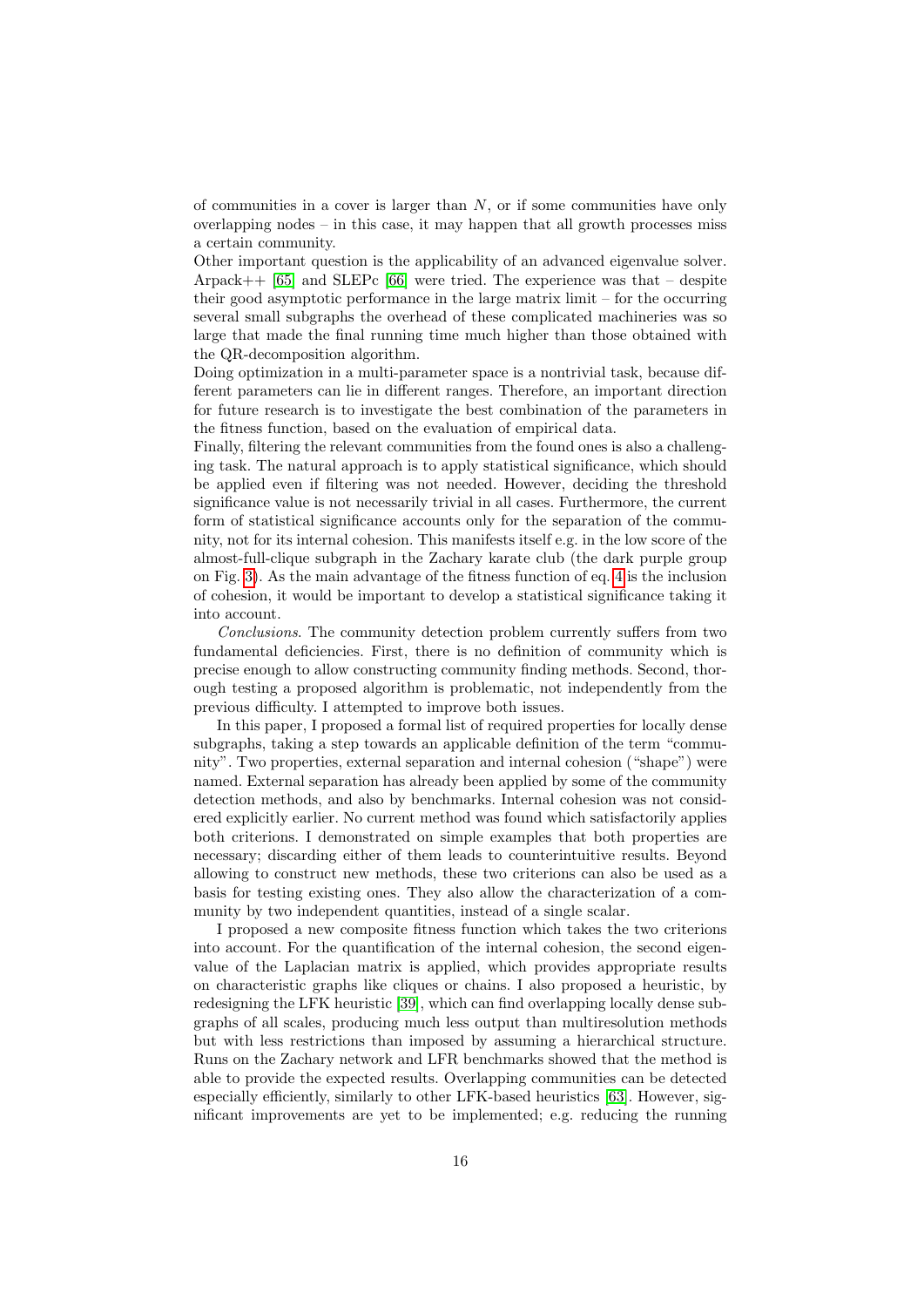time, finding a more effective filtering procedure for the output, or fine-tuning the relative weight of the separation and the cohesion terms in the fitness function.

# 7 Acknowledgments

I wish to thank János Kertész for several useful suggestions. I also thank the Eötvös University for the access to its HPC cluster, and Andrea Lancichinetti, who proposed the Arpack++ package and was extremely helpful about his software. Thanks are due to the authors of the OSLOM [\[34\]](#page-26-13), LFR benchmark [\[25\]](#page-26-9), overlapping mutual information [\[39\]](#page-26-18), Radatools [\[67\]](#page-28-1) and linegraph-creator [\[53\]](#page-27-15) softwares for making their code publicly available. I am grateful for the referees for several comments which significantly improved the manuscript. Financial support from EU's 7th Framework Program's FET-Open to ICTeCollective project no. 238597 is acknowledged.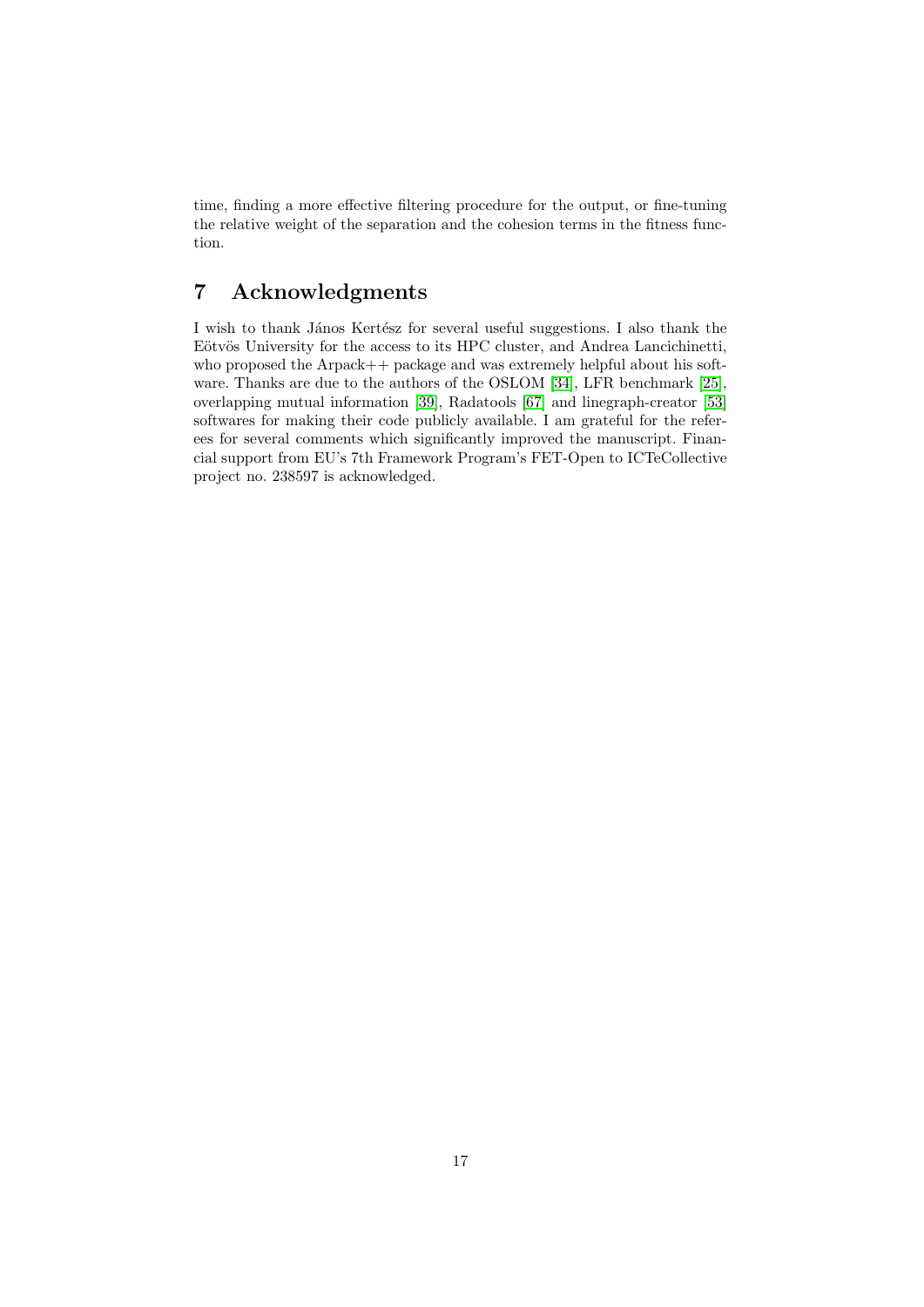# Appendix

# A Second eigenvalue of two weakly connected cliques

Assume two cliques of  $n$  nodes, edge weights are 1. The two cliques are attached by a single edge having weight  $\epsilon$ . Then the eigenvalue equations for the Laplacian matrix are

<span id="page-17-0"></span>
$$
\sum_{\substack{j
$$

<span id="page-17-1"></span>
$$
\sum_{\substack{k>n \ k \neq i}} x_k + x_{n+1} - (n-1+\lambda)x_i = 0 \qquad \forall i > n+1
$$
 (8)

$$
\sum_{j < n} x_j + \epsilon \cdot x_{n+1} - (n-1+\epsilon+\lambda)x_i = 0 \qquad i = n \tag{9}
$$

$$
\sum_{k>n+1} x_k + \epsilon \cdot x_n - (n-1+\epsilon+\lambda)x_i = 0 \qquad i = n+1 \tag{10}
$$

Adding the last two equations gives

$$
\sum_{j} x_j - x_n - x_{n+1} + \epsilon x_n + \epsilon x_{n+1} - (n - 1 + \epsilon + \lambda)x_n - (n - 1 + \epsilon + \lambda)x_{n+1} = 0
$$
 (11)

The eigenvector corresponding to the first eigenvalue (which is zero) is the constant vector, therefore for all other eigenvectors the sum of components should be zero in order to be orthogonal to the first one. Consequently  $\sum_j x_j = 0$ . Applying this and a minimal algebra results

$$
x_n(\lambda + n) + x_{n+1}(\lambda + n) = 0 \tag{12}
$$

$$
x_n = -x_{n-1} \qquad \text{if } \lambda \neq -n \tag{13}
$$

If  $\lambda = -n$  then eqs. [7](#page-17-0)[-8](#page-17-1) reduce to  $\sum_{j \leq n} x_j = 0$  and  $\sum_{k \geq n+1} x_k = 0$ . Now consider the eigenspace corresponding to  $\lambda = -n$ , and look for eigenvectors such that  $x_n = x_{n+1} = c$ ,  $\sum_{j \leq n} x_j = -c$ ,  $\sum_{j > n+1} x_j = -c$ . In this eigenspace the number of free parameters are  $1 + 2 \cdot (n-2)$ , corresponding to c and  $x_1 \ldots x_{n-1}, x_{n+2} \ldots x_{2n}$  with two constraints. Altogether the dimension of the eigenspace (the multiplicity of  $\lambda = -n$ ) is  $2n - 3$ . Adding the  $\lambda = 0$  case, we are left with at most two unknown eigenvalues.

For  $\lambda \neq -n$ , we look for the solutions in the form  $(a, \ldots, a, b, -b, -a, N, \ldots, -a)^T$ . Then the eigenvalue equations are

$$
(n-2)a + b - (n-1+\lambda)a = 0
$$
\n(14)

$$
(n-1)a - \epsilon \cdot b - (n-1+\epsilon+\lambda)b = 0 \tag{15}
$$

After simplifications,

$$
-(1+\lambda)a + b = 0 \tag{16}
$$

$$
(n-1)a - (n-1+2\epsilon + \lambda)b = 0
$$
\n(17)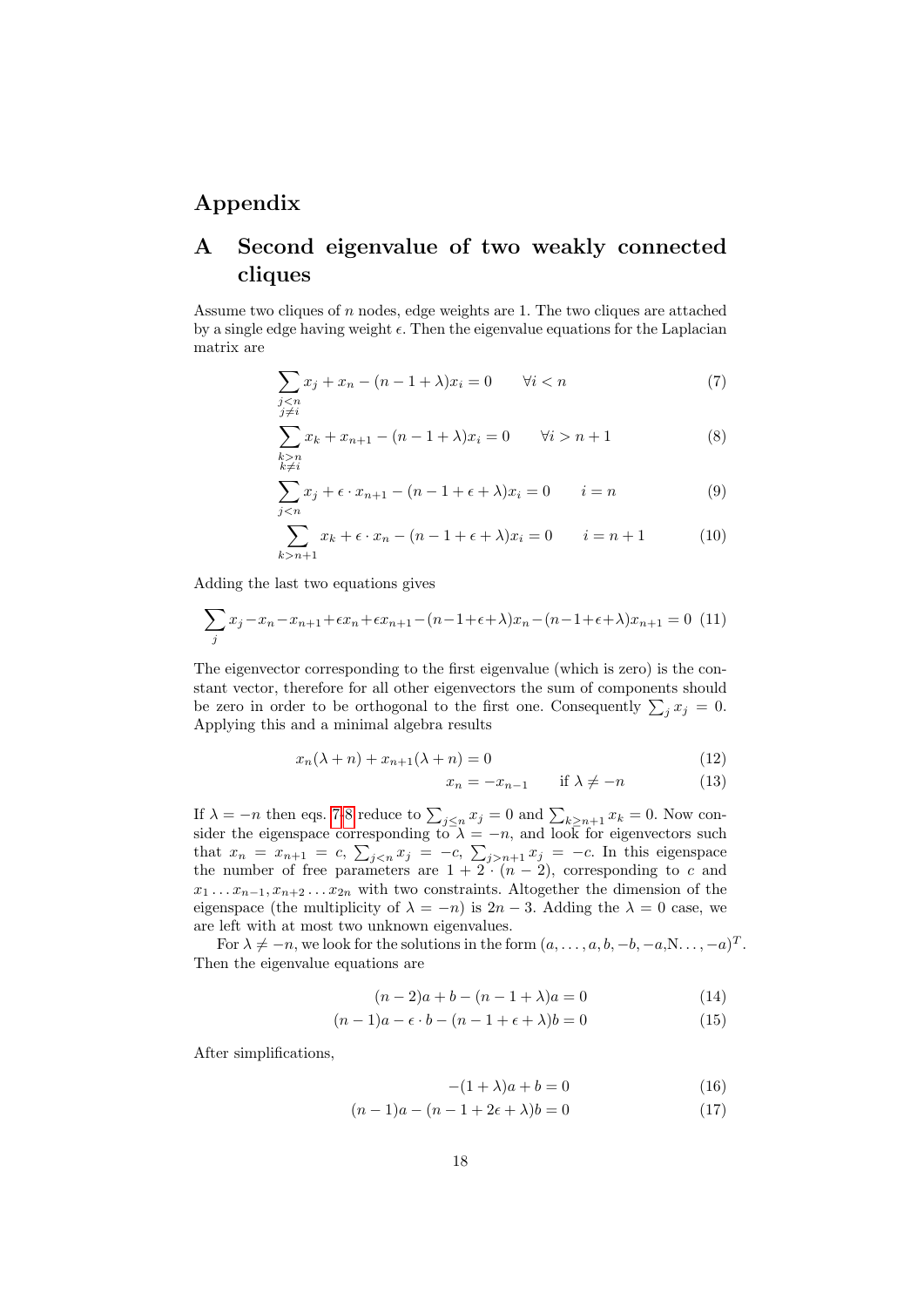Expressing  $\lambda$  from these equations reads

$$
\lambda = \frac{b}{a} - 1\tag{18}
$$

<span id="page-18-0"></span>
$$
\lambda = -(n-1+2\epsilon) + (n-1)\frac{a}{b} \tag{19}
$$

Writing  $\lambda=\lambda$  results

$$
-n+1-2\epsilon + (n-1)\frac{a}{b} = \frac{b}{a} - 1
$$
\n(20)

$$
(-n+1-2\epsilon)\frac{b}{a} + (n-1) = \left(\frac{b}{a}\right)^2 - \frac{b}{a}
$$
 (21)

Introducing  $x = b/a$  gives

$$
-x2 + (-n+2-2\epsilon)x + (n-1) = 0
$$
\n(22)

$$
x_{1,2} = \frac{n - 2 + 2\epsilon \pm \sqrt{(n - 2 + 2\epsilon)^2 + 4(n - 1)}}{-2}
$$
 (23)

The term under the radical symbol can be approximated using the first two The term under the radical symbol can be<br>terms of the Taylor series  $\sqrt{1-x} \approx 1 - x/2$ 

$$
\sqrt{\dots} = \sqrt{(n+2\epsilon)^2 \left(1 - \frac{8\epsilon}{(n+2\epsilon)^2}\right)} \approx \tag{24}
$$

$$
\approx (n+2\epsilon) \left( 1 - \frac{4\epsilon}{(n+2\epsilon)^2} \right) \tag{25}
$$

which gives

$$
x_1 \approx 1 - \frac{2\epsilon}{n + 2\epsilon} \tag{26}
$$

$$
x_2 \approx 1 - (n + 2\epsilon) + \frac{2\epsilon}{n + 2\epsilon} \tag{27}
$$

which, using eq. [18,](#page-18-0) leads to

$$
\lambda_1 \approx -\frac{2\epsilon}{n+2\epsilon} \tag{28}
$$

$$
\lambda_2 \approx -(n+2\epsilon) + \frac{2\epsilon}{n+2\epsilon} \tag{29}
$$

meaning that the last two eigenvalues of the Laplacian are found.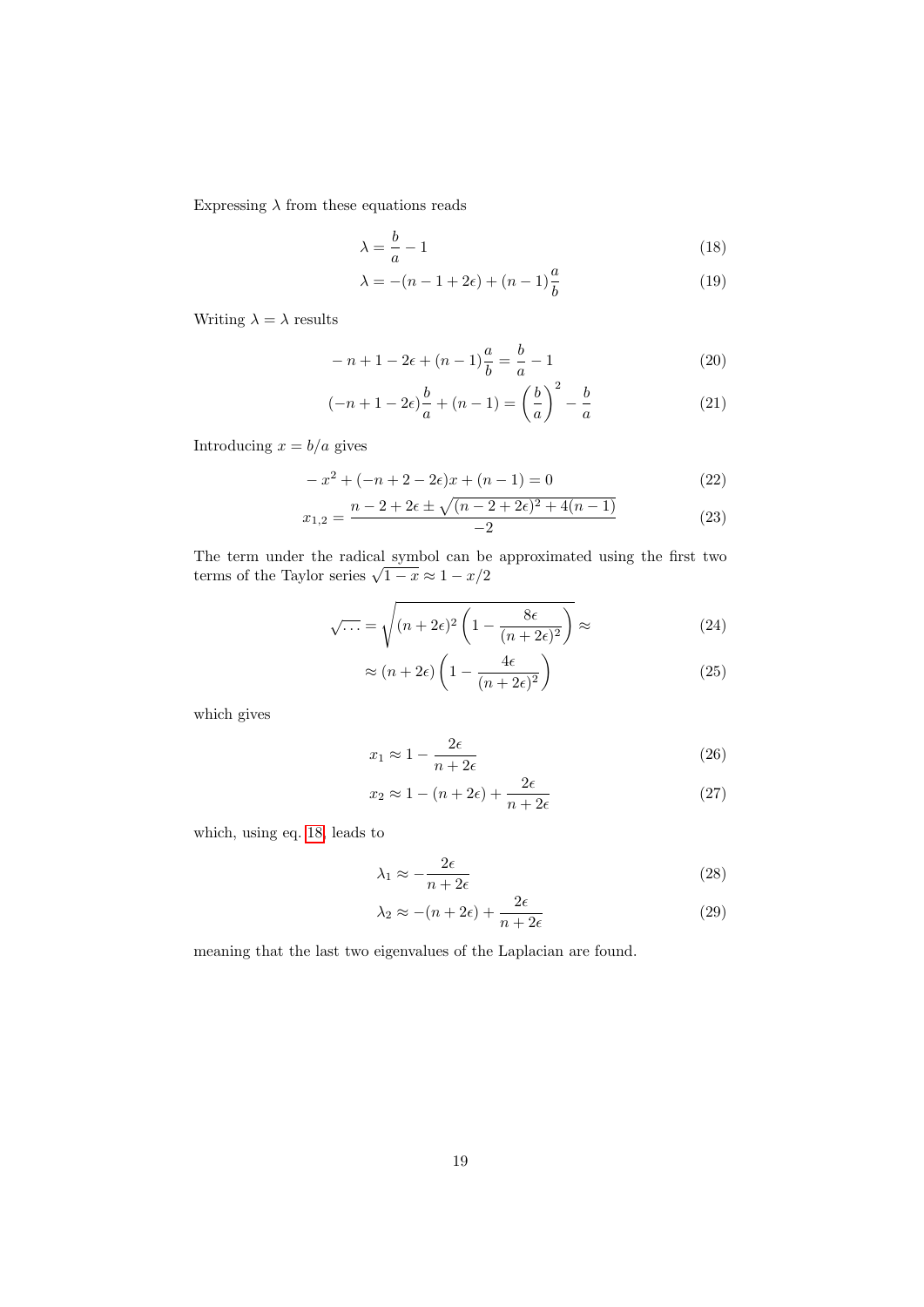# B Review of current methods

Here, a one-by-one review of methods follows, from the point of view of the separation & cohesion criterions.

#### Separation-targeted methods

Method of Lancichinetti et al. (LFK) [\[39\]](#page-26-18) – although being a multiresolution method, it is informative to take a look at it with the resolution parameter (see eq. [1\)](#page-6-1) fixed at  $\alpha = 1$ . Then the fitness function of a community, which is to be optimized, is simply the sum of in-degrees divided by the sum of degrees of the community members. Thus, this method is a clear implementation of the separation criterion. Consequently, it is not sensitive to the internal distribution of edges (Fig. [1a](#page-3-0) and [1b](#page-3-1) get the same fitness). The cohesion criterion is absent, so one clique on Fig. [1a](#page-3-0) has lower fitness than the union of the two cliques.

Labelpropagation  $[40]$  – the communities are defined as sets of nodes such that every node should belong to the community to which the majority of their neighbors do. Labelpropagation does not qualify the communities, just finds partitions obeying the majority rule. Consequently Fig. [1a](#page-3-0) can be judged as a proper single community, and Fig. [1b](#page-3-1) can be split by collecting each second node to the same cluster.

Infomap [\[18\]](#page-26-3) – Infomap aims to minimize the length of the description of a random walk, using clusters. The best description length corresponds to the best trade-off between small cluster sizes (understood in in-degrees) and few links between clusters. It is straightforward to calculate that for the configuration on Fig. [1a,](#page-3-0) Infomap will properly separate the two cliques unless the number of inter-community links is larger than  $6.9 \cdot 10^7$ . Although this resolution limit looks practically unimportant, shows that Infomap has some conceptual problems. If 3 edges are placed instead of 1 between the 2 cliques on Fig. [1a,](#page-3-0) Infomap will merge the two cliques if the number of inter-community edges in the rest of the network is larger than 149, which is more than 5 orders of magnitude smaller than the previous threshold. Two consequences should be drawn: Infomap is quite sensitive to the number of inter-community edges, and, as a consequence, it can produce counterintuitive communities in realistic graphs.

Clique Percolation Method (CPM)  $[21]$  – communities are defined as maximal sets of adjacent k-cliques, k being a parameter. Adjacency holds if  $k-1$ nodes are shared by two cliques. Although CPM enforces a very strong cohesion locally, it applies only to  $\mathcal{O}(1)$ -sized subgraphs of communities. Consequently, there are no cohesion requirements on the scale of the whole community. E.g., the cliques of a cluster might form a chain and the method gives no information about the shape of the cluster. Considering Fig. [1a,](#page-3-0) it is trivial to modify it such that CPM merges the two large cliques into a single cluster, e.g. using 3-cliques. Furthermore, the absence of a single percolating series of neighboring cliques means that a subgraph will not appear as a single community, regardless of its other parameters (see e.g. Fig. [1b](#page-3-1) applying 4-cliques). Finally, CPM uses the same clique size for the whole network, regardless of local variations in edge density.

Method of Radicchi et al. [\[20\]](#page-26-4) – there are two possible criterions for communities to choose from: either all community members or only the whole community should have more links inside than outside. Proper communities are found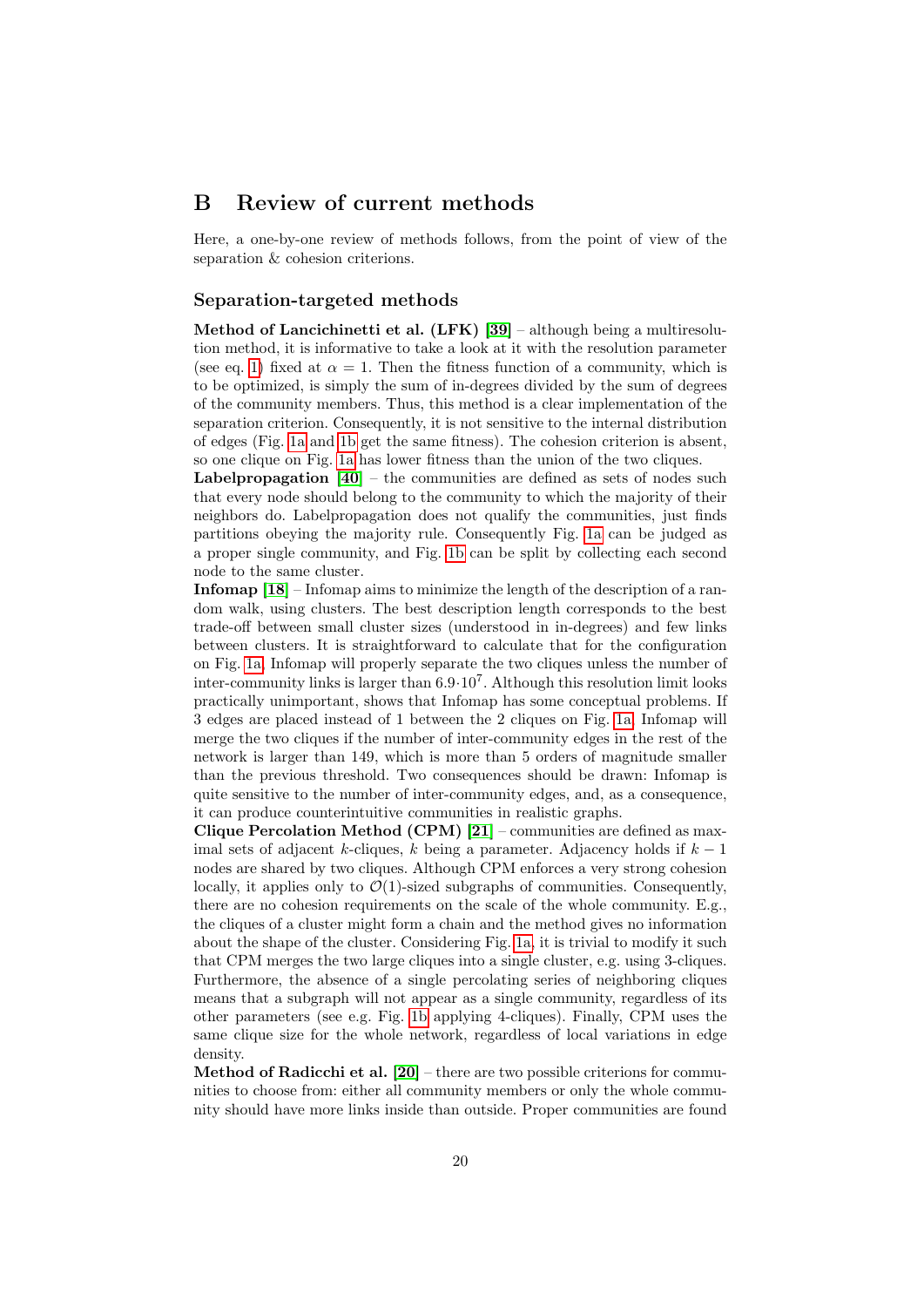by iteratively bisecting the network, until no bisection can be carried out without violating the criterion used. So, the effective definition is that a community is a subgraph obeying one of the criterions mentioned above such that no bisection of it can result proper communities. Fig. [1b](#page-3-1) with a minor tweak would be split even using the strong definition, assigning every second node to the same community. The tweak is to place the 2 outside links on the  $k_{in} = 6$  nodes. **Method of Estrada and Hatano**  $[41]$  – as it relies on the eigenvalues and eigenvectors of the whole graph, it is a global method. Therefore whether a set of nodes is judged to be a cluster or not depends also on the rest of the graph. Unfortunately, the behavior of the eigenvalues and eigenvectors of the adjacency matrix of a graph are not well understood. Consequently, empirical tests were conducted. If the method is run on only the 12 nodes of Fig. [1,](#page-3-2) configuration a) is cut into the two proper sets, but configuration b) is cut into several small (overlapping) clusters, such that all triangles form one. When the 12 nodes are attached to a 100-node ring, in which first and second neighbors on both sides of a node are attached to the node (degrees are 4), then for configuration a) the two clusters expand to the first neighboring nodes in the ring, and configuration b) has the same clusters as in the fully separated case. So, if the rest of the graph is not denser than the set of nodes under investigation, it seems that internal cohesion does matter, however external separation not. If the 100-node ring is two degrees denser (first 3 neighbors are attached, degrees are 6), the 12 nodes coalesce into 1 cluster both for configurations a) and b), incorporating a few nearby nodes from the large ring (8 for a) and 6 for b)). For even denser 100-node rings, the 12 nodes become part of a large cluster containing many nodes from the large ring. So, in conclusion, the global character of the method makes it indefinite concerning its behavior to the configurations on Fig. [1a](#page-3-0) and [1b.](#page-3-1)

#### Stochastic blockmodels and spin-based methods

Modularity optimization  $[17]$  – for each community, modularity counts the inside links and their expected values, based on the degrees of the nodes. Due to the well-known resolution limit problem [\[35,](#page-26-14) [36\]](#page-26-15), the optimal modularity merge the two cliques on Fig. [1a](#page-3-0) for sufficiently large graphs.

Laplacian spectral algorithm by Donetti and Muñoz  $[42]$  – although the method produces candidate partitions using the spectrum of the Laplacian matrix, the partitions are evaluated using modularity. Consequently, it is equivalent to modularity optimization using a special heuristic, implying all the drawbacks of modularity.

Link partitioning method of Evans and Lambiotte  $[53]$  – partitioning is done on the so-called line graph, which nodes correspond to the edges of the original graph, and links are drawn between edges sharing a node in the original graph. Variants of the modularity function are proposed as goal function for the partition. Different variants use different weighting schemes of the edges including the addition of self-loops. As these goal functions are still based on counting intra-community edges and subtracting some expected value, the resolution limit problem should appear for large enough graphs.

Method of Ronhovde and Nussinov  $(RN)$  [\[43\]](#page-27-0) – it proposes a Hamiltonian  $\mathcal{H}(\{\sigma\}) = -1/2 \sum_{i \neq j} (a_{ij} A_{ij} - \gamma b_{ij} (1 - A_{ij})) \delta(\sigma_i, \sigma_j)$ , A being the adjacency matrix,  $a_{ij}$  and  $b_{ij}$  being edge weights. The configuration corresponding to the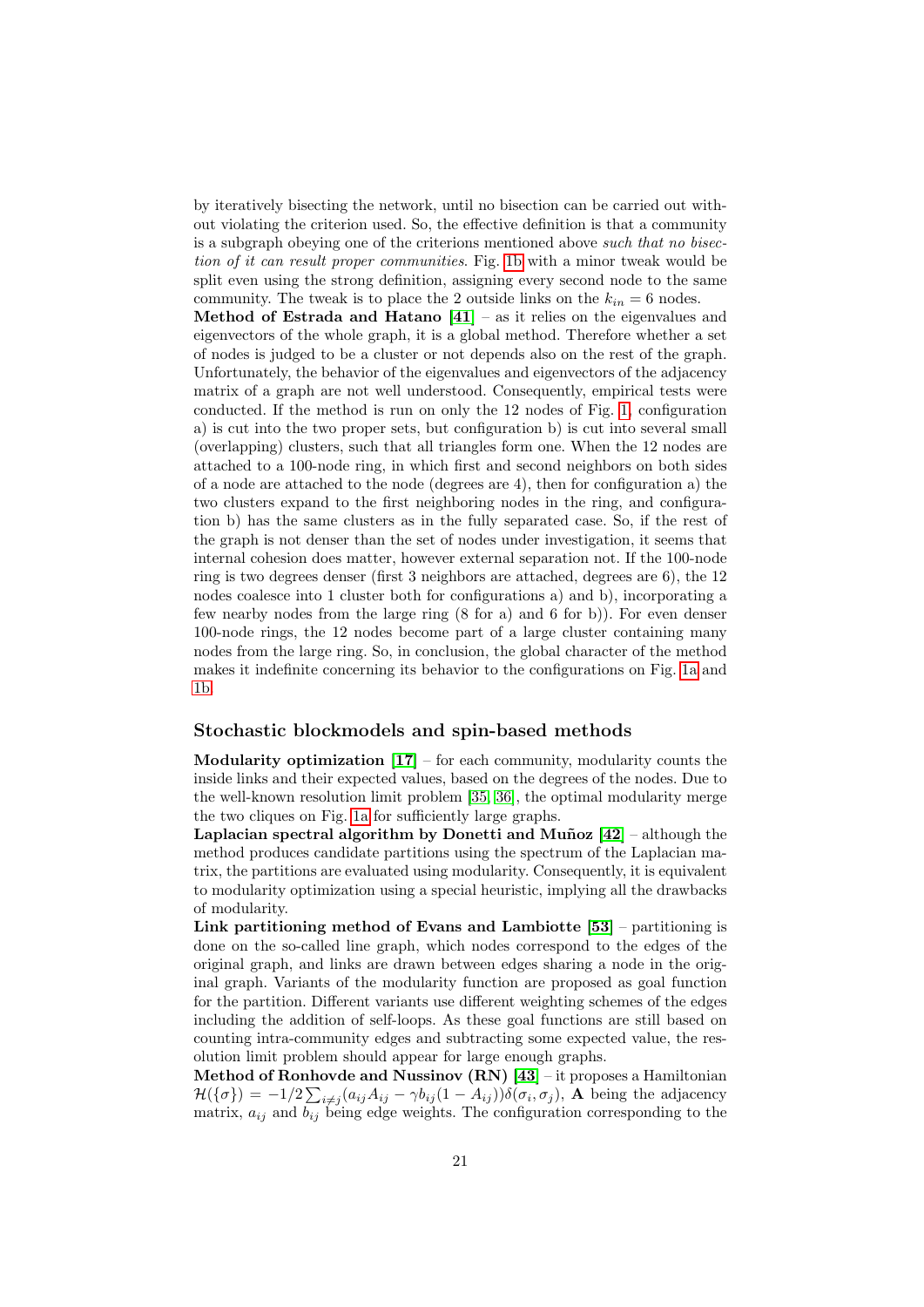minimal Hamiltonian is used as the solution.

The Hamiltonian optimizes simply for the edge densities inside clusters (distorted by the  $\gamma$  resolution parameter), which tends to be the largest for cliques. Consequently Fig. [1b](#page-3-1) worth to be split into 4 if  $\gamma > 19/35$ . Similarly, for  $\gamma$  < 1/35, the two cliques of [1a](#page-3-0) are merged. The fact that the proper value of  $\gamma$  may vary from cluster to cluster can render the global optimization process locally unsuccessful.

Method of Nepusz et al.  $[44]$  – the main goal of the work is to provide community detection framework using fuzzy (soft) memberships, in order to handle overlaps. The proposed realization of the framework, when restricted to conventional hard memberships (and unweighted networks), is equivalent to the previous method with  $\gamma = 1$ , and with a different heuristic.

Stochastic blockmodel of Hofman and Wiggins [\[45\]](#page-27-7) – based on the assumption that the community structure can be fitted by a blockmodel in which intra- and inter-cluster nodes are connected with probabilities  $\vartheta_c$  and  $\vartheta_d$  respectively, [\[45\]](#page-27-7) aims to minimize the Hamiltonian

<span id="page-21-0"></span>
$$
H = -\sum_{i < j} (J_L A_{ij} - J_G) \delta_{\sigma_i, \sigma_j} - \sum_{\mu} n_{\mu} \ln \frac{n_{\mu}}{n} \tag{30}
$$

where  $\sigma_i$  is the cluster of node i,  $n_{\mu}$  is the size of cluster  $\mu$ ,  $J_G = \ln(1-\vartheta_d)/(1-\pi)$  $\vartheta_c$ ,  $J_L = \ln \vartheta_c / \vartheta_d + J_G$ . The number and sizes of clusters, the cluster members, and the probabilities  $\vartheta_c$  and  $\vartheta_d$  are determined by minimization. In other words, a community structure should be found which maximizes the edge densities inside the communities (the  $J_L A_{ij} - J_G$  term), with the restrictions that 1) each node belongs to exactly one community; 2) the expected intra- and inter-cluster edge densities are both constants. The method of Hastings [\[46\]](#page-27-8) is a special case of this method, needing  $J_G$  and  $J_L$  as input, and discarding the last term in equation [30.](#page-21-0) The method of Ronhovde and Nussinov [\[43\]](#page-27-0) is also a special case with the same restrictions, i.e. being equivalent to the Hastings method. One can see immediately that equation [30](#page-21-0) defines a global method, which is realized by the global  $J_G$  and  $J_L$  coupling constants. Since the discovery of the resolution limit of modularity it is known that globality leads to counterintuitive local trade-offs. The situation is not different here, a simple calculation for Fig. [1a](#page-3-0) shows that the two cliques will be merged if  $(1 - \vartheta_c)/(1 - \vartheta_d) > 2^{-12/35} (\vartheta_d/\vartheta_c)^{1/35}$ , which can be approximated by  $1 - \vartheta_c > 0.79(1 - \vartheta_d)$ , assuming that  $(\vartheta_d/\vartheta_c)^{(1/35)} \approx 1$ . As  $\vartheta_c$  corresponds to the intra-cluster edge probability, it is a reasonable criterion. Furthermore, it is similarly simple to show that for Fig. [1b,](#page-3-1) splitting into four is profitable if  $(1 - \vartheta_d)/(1 - \vartheta_c) > 4^{12/35} (\vartheta_c/\vartheta_d)^{19/35}$ .

Mixture model of Newman and Leicht  $[47]$  – based on some probabilistic modeling, [\[47\]](#page-27-9) proposed the following log-likelihood to be maximized:

<span id="page-21-1"></span>
$$
\mathcal{L} = \sum_{i,r} q_{ir} \left( \ln \pi_r + \sum_j A_{ij} \ln \Theta_{rj} \right) \tag{31}
$$

where  $q_{ir}$  is the probability that node *i* belongs to cluster r,  $\pi_r$  is the fraction of nodes in cluster r, and  $\Theta_{rj}$  is the probability that a randomly chosen link originating in cluster  $r$  points to node  $j$ . Equation [31](#page-21-1) is reminiscent of the Hamiltonian of Hofman and Wiggins, although there are important differences. Nodes can have memberships in many clusters simultaneously (with the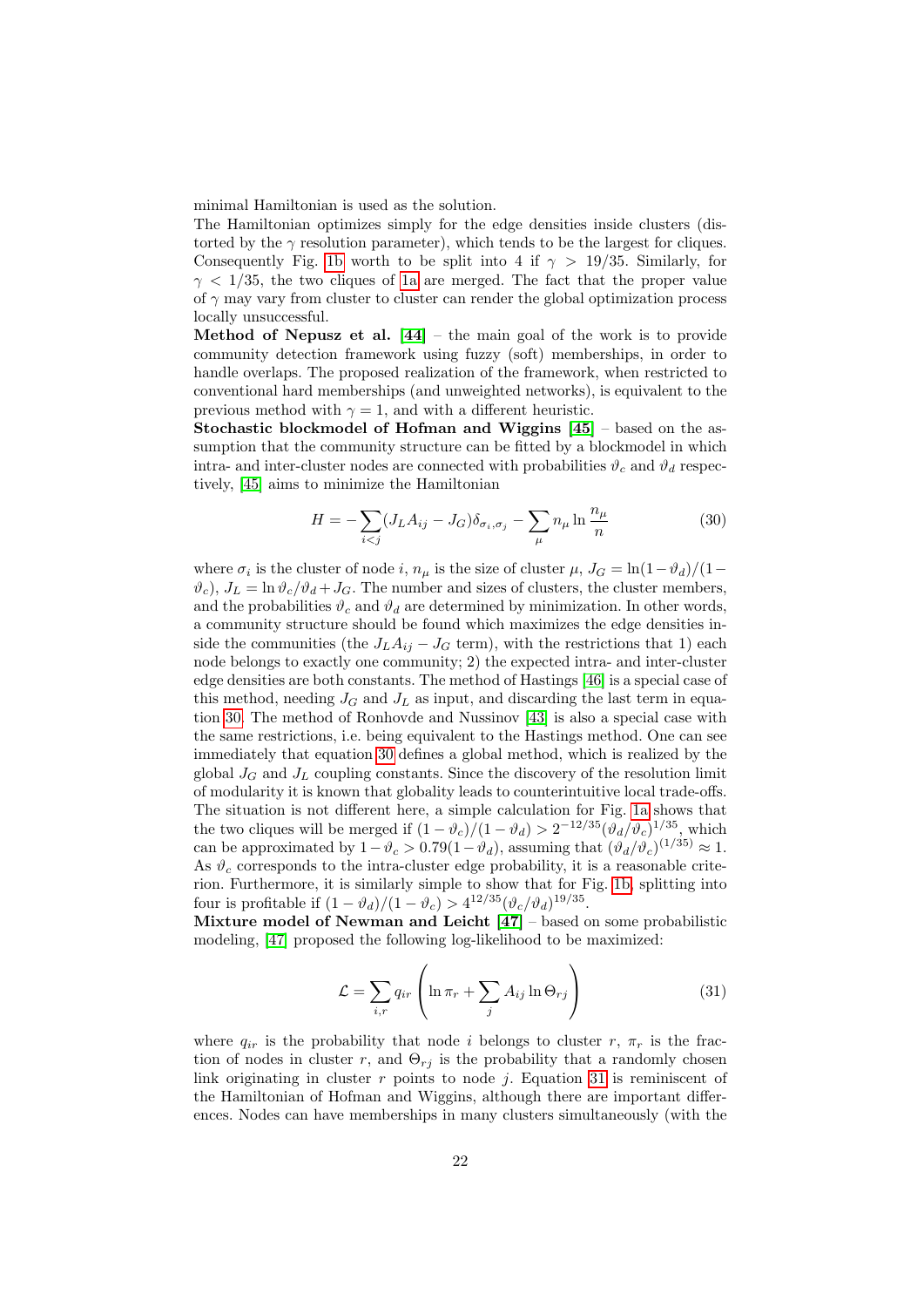constraint that the sum of memberships is 1 for any node). Inter-cluster edges are counted for, while missing edges are never. The coupling strength between neighboring nodes is fine-tuned for each node-cluster pair. Considering Fig. [1b](#page-3-1) and assuming hard node memberships (i.e.  $q_{ir}$  is 0 or 1 for all nodes), it is easy to show that splitting into 4 is favored over putting all nodes into one cluster. Mixture model of Wang and Lai  $[48]$  – Wang and Lai improved the mixture model of Newman and Leicht, arriving to the log-probability

$$
\mathcal{L} = \sum_{i,r} q_{i,r} \left( \ln \pi_r + \sum_j A_{ij} \ln \rho_{rj} + \sum_j (1 - A_{ij}) \ln (1 - \rho_{rj}) \right)
$$
(32)

where  $\rho_{r,i}$  is the probability that a node in cluster r has a link to node j. Now  $\mathcal L$  counts also the missing edges. For a hard clustering  $(q_{ir} = 0 \text{ or } 1)$  it is easy to calculate that Fig. [1b](#page-3-1) is preferred in 4 pieces over 1.

Likelihood modularity of Bickel and Chen  $[49]$  – the proposition is to maximize

<span id="page-22-0"></span>
$$
Q_{LM} = \frac{1}{2} \sum_{c,d} n_{cd} \left( \frac{O_{cd}}{n_{cd}} \log \frac{O_{cd}}{n_{cd}} + \left( 1 - \frac{O_{cd}}{n_{cd}} \right) \log \left( 1 - \frac{O_{cd}}{n_{cd}} \right) \right)
$$
(33)

where  $n_{cd} = n_c n_d$  if  $c \neq d$ ,  $n_{cc} = n_c(n_c-1)$ ,  $n_c$  is the size of cluster c, and  $O_{cd} =$  $\sum_{i \in c, j \in d} A_{ij}$ . The expression is maximal if the clusters are cliques  $(O_{cc}/n_{cc} = 1)$ which are totally separated  $(O_{cd}/n_{cd} = 0)$ . As  $Q_{LM}$  is symmetric with respect to  $O_{cd}/n_{cd}$  and  $1 - O_{cd}/n_{cd}$ , bipartite structures can also get high scores, but here the analysis is restricted to the cluster-based optimum. First, it should be noted that  $Q_{LM}$  penalizes clusters in which the edge density deviates significantly from its maximal value. Then, it is easy to calculate that it worth to cut Fig. [1b](#page-3-1) into 4 clusters.

**Stochastic blockmodel of Karrer and Newman [\[50\]](#page-27-12)** – it is similar to the previous case. The main difference in the function to be maximized (compared to equation [33\)](#page-22-0) is the absence of the second logarithmic term representing the missing links, and the application of sums of degrees instead of cluster sizes. Similarly, a simple calculation shows that Fig. [1b](#page-3-1) gets higher score when split into four.

#### Other single-scale methods

**Infomod**  $[51]$  – the aim is to compress the description of the graph, while retaining as much information as possible. The description length is given by

$$
L = n \log_2 m + \frac{m(m+1)}{2} \log_2 l + \log_2 \prod_{i=1}^m {n_i (n_i - 1)/2 \choose l_{ii}} \prod_{i < j} {n_i n_j \choose l_{ij}} \tag{34}
$$

where n is the number of nodes,  $l$  is the number of edges,  $m$  is the number of clusters. As can be seen, it is global method, where trade-offs for a global improvement may spoil local structures. And indeed, a straightforward calculation shows that for all but very small graphs Fig. [1a](#page-3-0) is preferred as a single community (e.g.  $l \ge 128$  and  $m \ge 7$ ).

Method of Chauhan et al.  $[52]$  – the idea is interesting, i. e. to maximize the sum of logarithms of the largest eigenvalues of the adjacency matrices of the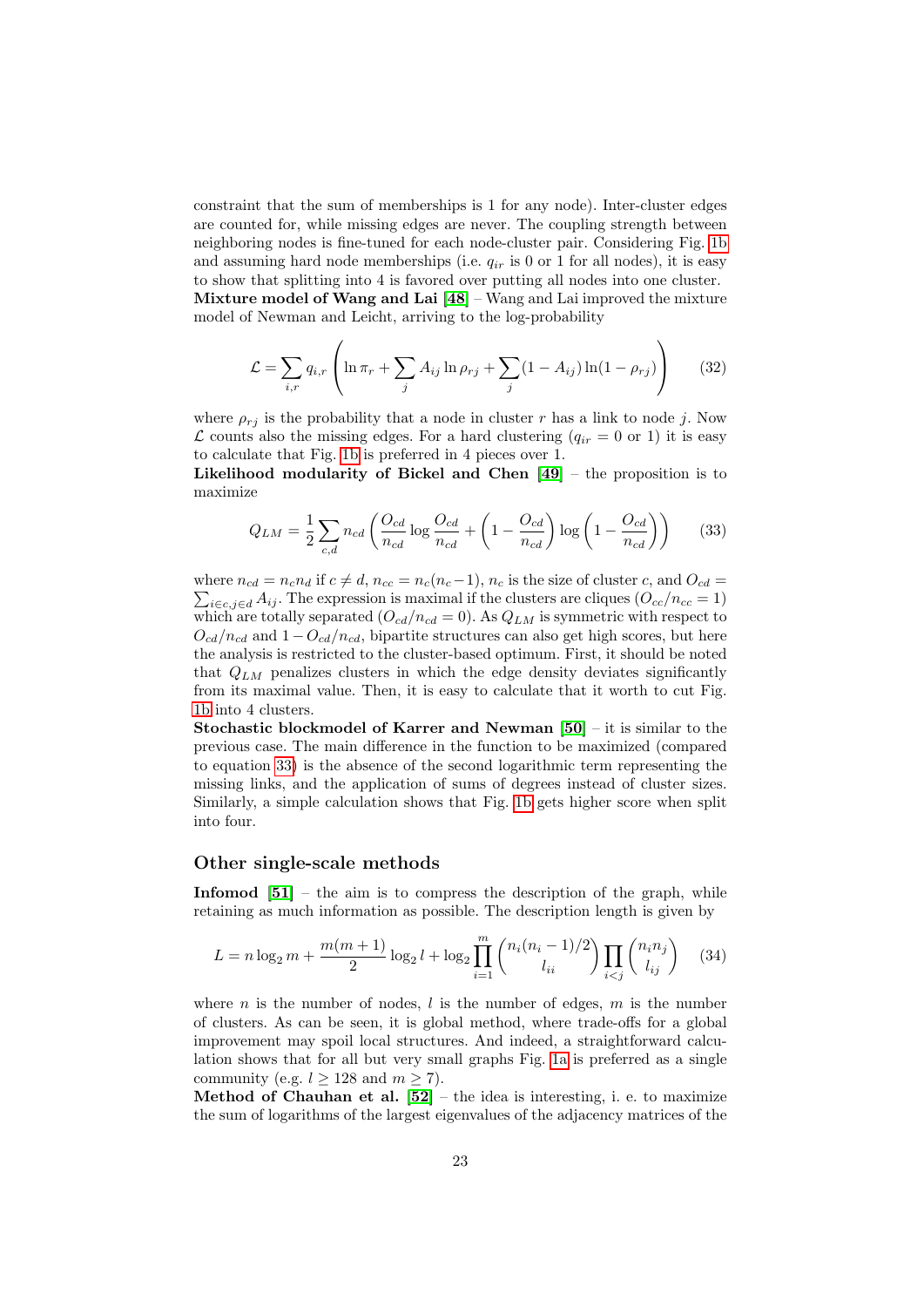individual communities. However, the behavior of the largest eigenvalue of the adjacency matrix is poorly understood. As a counterexample, given a clique of size *n*, its largest eigenvalue is  $n-1$ , while when it is cut into two, the product of the first eigenvalues of the two  $n/2-1$ -sized cliques is  $(n/2-1)^2$ , which is larger than *n* if  $n \geq 8$  – so it worth to cut a clique into pieces. This is the consequence of using a concave function (log) in the summation, so it can be easily fixed. However, for Fig. [1b,](#page-3-1) the largest eigenvalue is 5.2, while the largest eigenvalue of a 3-clique is 2. Summing the largest eigenvalues for the two cases (instead of summing their logarithms) results in  $5.2 < 8$ , so it worth to split Fig. [1b](#page-3-1) into 4. Link partitioning method of Ahn et al.  $[54]$  – although the described method applies a hierarchical clustering, using an objective function (edge density of clusters) results in a single set of communities. The objective function averages the densities of all clusters, consequently it is a global quantity; its maximum does not guarantee that each cluster is optimal, just the average – nothing prevents the over- or underpartitioning of individual clusters at the global optimum.

Community landscape method of Kovács et al. (ModuLand)  $[55]$  – see also at the hierarchical methods. The interesting idea is to give a scalar value to the edges indicating how strongly an edge belongs to communities, then identifying the local maxima & their surroundings ("hills") as the communities. The scalar value for the edges is obtained as the number of appearances of the edges in some auxiliary clusters. From each node (or edge), an auxiliary cluster is grown until its fitness value cannot be increased. Fitness is chosen as simply the average in-degree of the nodes in the growing cluster. After all auxiliary communities are determined this way, each edge is assigned a value equaling the number of times it occurred in the found communities. Edges with the locally highest score are defined as community cores. Membership values are assigned to remaining edges, based on how strongly are they related to the nearby cores. The method, actually a framework for several possible methods, depends heavily on the applied fitness function of the auxiliary clusters. Here the NodeLand auxiliary clustering will be investigated. It is quite easy to engineer graphs in the spirit of Fig. [1](#page-3-2) which are misclustered. E.g instead of Fig. [1a,](#page-3-0) took two 7-cliques, delete 1 link from each, and connect one node with 3 nodes from the other clique, as on Fig [7a.](#page-24-0) The fitness of one almost-clique is 40/7, is just below the contribution of the node in the other clique  $(6/1)$ , so the 3 links between the cliques will be included in the community. To be precise, starting a cluster from each node, one almost-clique + the connector node will appear as a cluster  $7 + 1/3$  times, and the other almost-clique  $6 + 2/3$  times. Fractions correspond to different possibilities when starting from the connector node. In practice, this means that with probability 2/3, all links will have uniform scalar values (perfectly flat landscape, i.e. a single hilltop), and with probability  $1/3$ , a step-like landscape (still identified as a single cluster by the method). Symmetrization to  $6 + 1/3 + 2/3$  and  $6 + 2/3 + 1/3$  is straightforward, by creating a second bridge node also with 3 links. Similarly, Fig. [1b](#page-3-1) can be substituted by Fig. [7b.](#page-24-1) It consists of two 5-cliques with connections such that each node has 2 links to the other clique. ModuLand-NodeLand will tend to separate the two cliques, although their union is much more well-separated from the rest of the graph.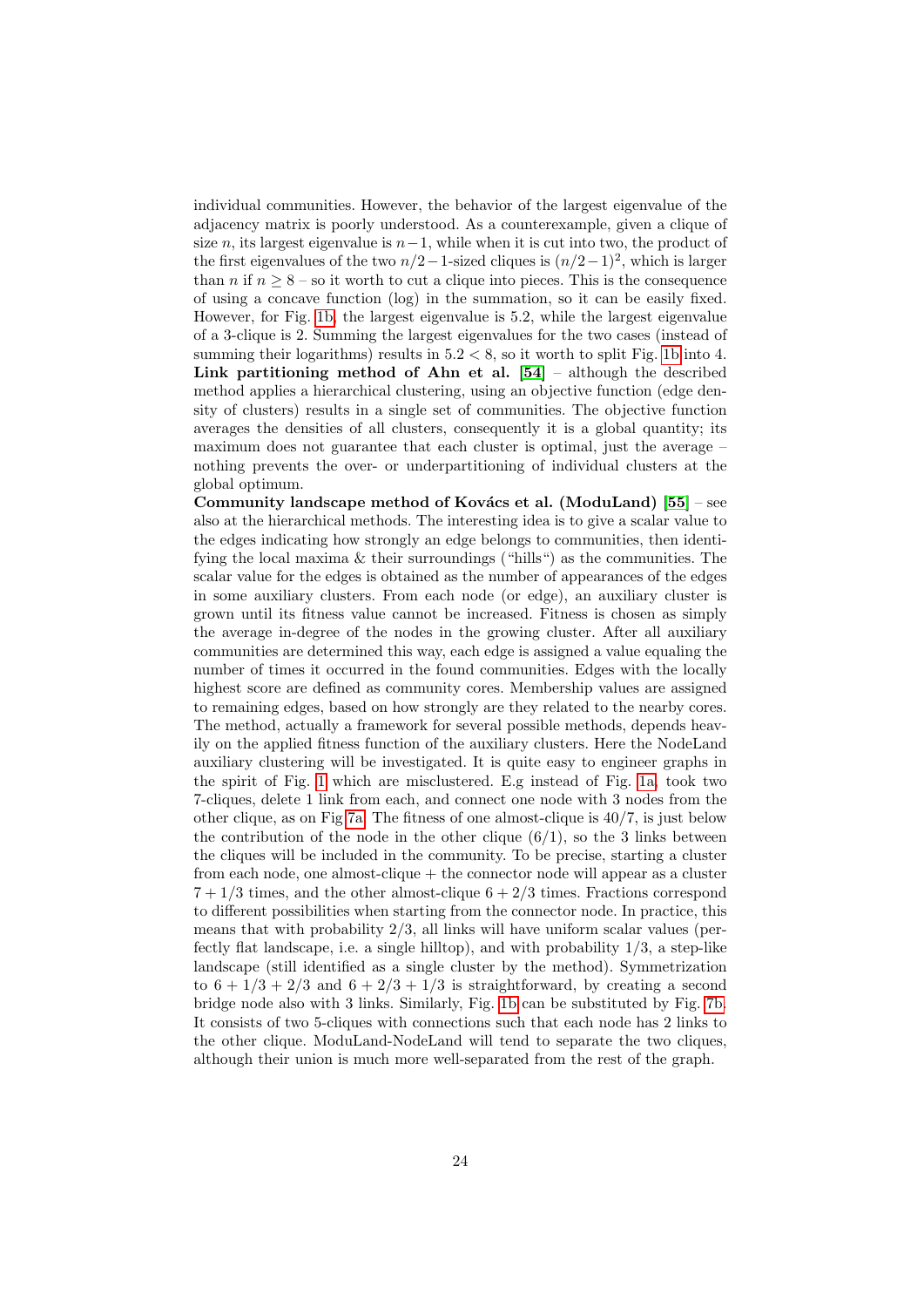<span id="page-24-1"></span><span id="page-24-0"></span>

Figure 7: Subgraphs on which ModuLand-NodeLand gives counterintuitive results. Dashed lines show the desired communities.

#### Hierarchical methods

<span id="page-24-2"></span>Here, some hierarchical methods will be investigated. The question is whether the lowest level can be reliably used as an optimal partition (or cover). As a benchmark graph, Fig. [8](#page-24-2) will be utilized. The desired output is a single community of 12 nodes, due to their extreme separation from the rest of the graph. Method of Ruan and Zhang  $[68]$  – the proposition is to iteratively run



Figure 8: Test case for the lowest level of the hierarchical methods.

modularity optimization in the found clusters, until the best modularity inside a cluster is not larger significantly than those of a corresponding random graph. Numerical calculations show that at the lowest level, Fig. [8](#page-24-2) is divided into  $parts<sup>12</sup>$  $parts<sup>12</sup>$  $parts<sup>12</sup>$ .

Method of Sales-Pardo et al.  $[69]$  – it uses the co-occurrence of nodes in different local optima of modularity to construct a new similarity matrix, which is fitted by a block diagonal form. Communities are defined by the blocks. The method is iteratively re-applied to each community until structure deviating from a corresponding random graph is found. Again, running the method on Fig. [8](#page-24-2) results in overpartitioning (z-score of the split Fig. [8](#page-24-2) is 3.9, the threshold

<span id="page-24-3"></span><sup>&</sup>lt;sup>12</sup>z-score is 5.3,  $Q_{\text{max}} = 0.36$ . Z-score is defined as the difference of the modularity of the actual graph and the modularity of a 0-model graph, divided by the variance of the modularity of the 0-model graph, z-score =  $(Q - Q_{0\text{-model}})/\sigma_{0\text{-model}}$ . Criterion of [\[68\]](#page-28-2) is z-score  $\geq 2$ ,  $Q_{\text{max}} \geq 0.3$ . Modularities were optimized using the Radatools software [\[67\]](#page-28-1).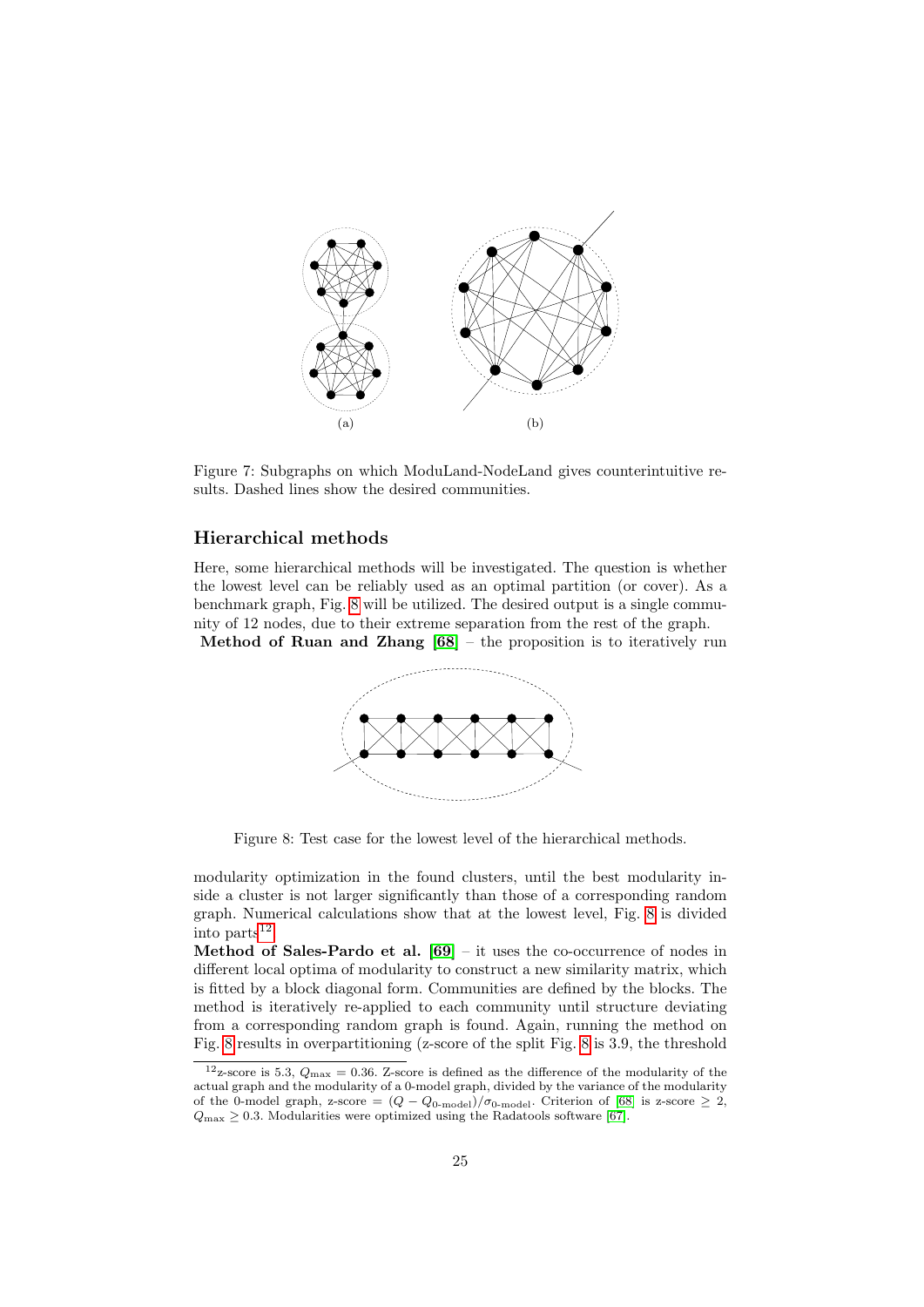used by [\[69\]](#page-28-3) is 2.3).

**Hierarchical Infomap**  $[70]$  – this is an extension of the Infomap method [\[18\]](#page-26-3). It is easy to calculate that, similarly to the previous cases, splitting Fig. [8](#page-24-2) on a lower hierarchical level improves the partition.

ModuLand [\[55\]](#page-27-17) – ModuLand can also produce hierarchical structures, by iteratively re-running the clustering procedure on the network of clusters (links between clusters are defined by node overlaps). Accordingly, the lowest level clusters are the ones obtained by a simple ModuLand run, which is susceptible to mispartitioning, as described some paragraphs above.

OSLOM [\[34\]](#page-26-13) – the method applies statistical significance as fitness. Although its output depends to a certain degree on the whole graph, running it on Fig. [8](#page-24-2) (as the whole graph) results in a bisection. As the method tries to find the so-called minimal significant clusters, by trying to split already found significant subgraphs while the rest of the graph is neglected, it will divide Fig. [8](#page-24-2) independently of the rest of the graph.

# References

- <span id="page-25-0"></span>[1] R. Albert, A.-L. Barabási, *Rev. Mod. Phys.* **74**, 47-97 (2002).
- [2] M. E. J. Newman, *SIAM Review* **45**, 167-256 (2003).
- [3] S. Boccaletti, V. Latora, Y. Moreno, M. Chavez and D. Hwang, Physics Reports 424, 175-308 (2006).
- [4] M. Newman, A.-L. Barabási, D. Watts: The Structure and Dynamics of Networks (Princeton University Press, 2006).
- [5] G. Caldarelli, A. Vespignani (eds.): Large Scale Structure and Dynamics of Complex Networks, (World Scientific, 2007).
- <span id="page-25-1"></span>[6] S. N. Dorogovtsev, J. F. F. Mendes: Evolution of Networks: From Biological Nets to the Internet and WWW, (New York: Oxford University Press, 2003).
- <span id="page-25-2"></span>[7] D. J. Watts, S. H. Strogatz, Nature 393, 440-442 (1998).
- <span id="page-25-3"></span>[8] A.-L. Barabási, R. Albert, Science 286, 509–512 (1999).
- <span id="page-25-4"></span>[9] R. Albert, H. Jeong, A.-L. Barabási, *Nature* **401**, 130-131 (1999).
- <span id="page-25-5"></span>[10] R. Cohen, S. Havlin, Phys. Rev. Lett 90, 058701 (2003).
- <span id="page-25-6"></span>[11] R. Pastor-Satorras, A. Vespignani, Phys. Rev. E 63, 066117 (2001).
- <span id="page-25-7"></span>[12] J. D. Noh, H. Rieger, *Phys. Rev. Lett.* **92**, 118701 (2004).
- <span id="page-25-8"></span>[13] M. Barahona, L.M. Pecora, *Phys. Rev. Lett.* **89**, 054101 (2002).
- <span id="page-25-9"></span>[14] S. N. Dorogovtsev, A. V. Goltsev, J. F. F. Mendes, Rev. Mod. Phys. 80, 1275-1335 (2008).
- <span id="page-25-10"></span>[15] C Hauert, G Szabó, Am. J. Phys. **73**, 405-414 (2005).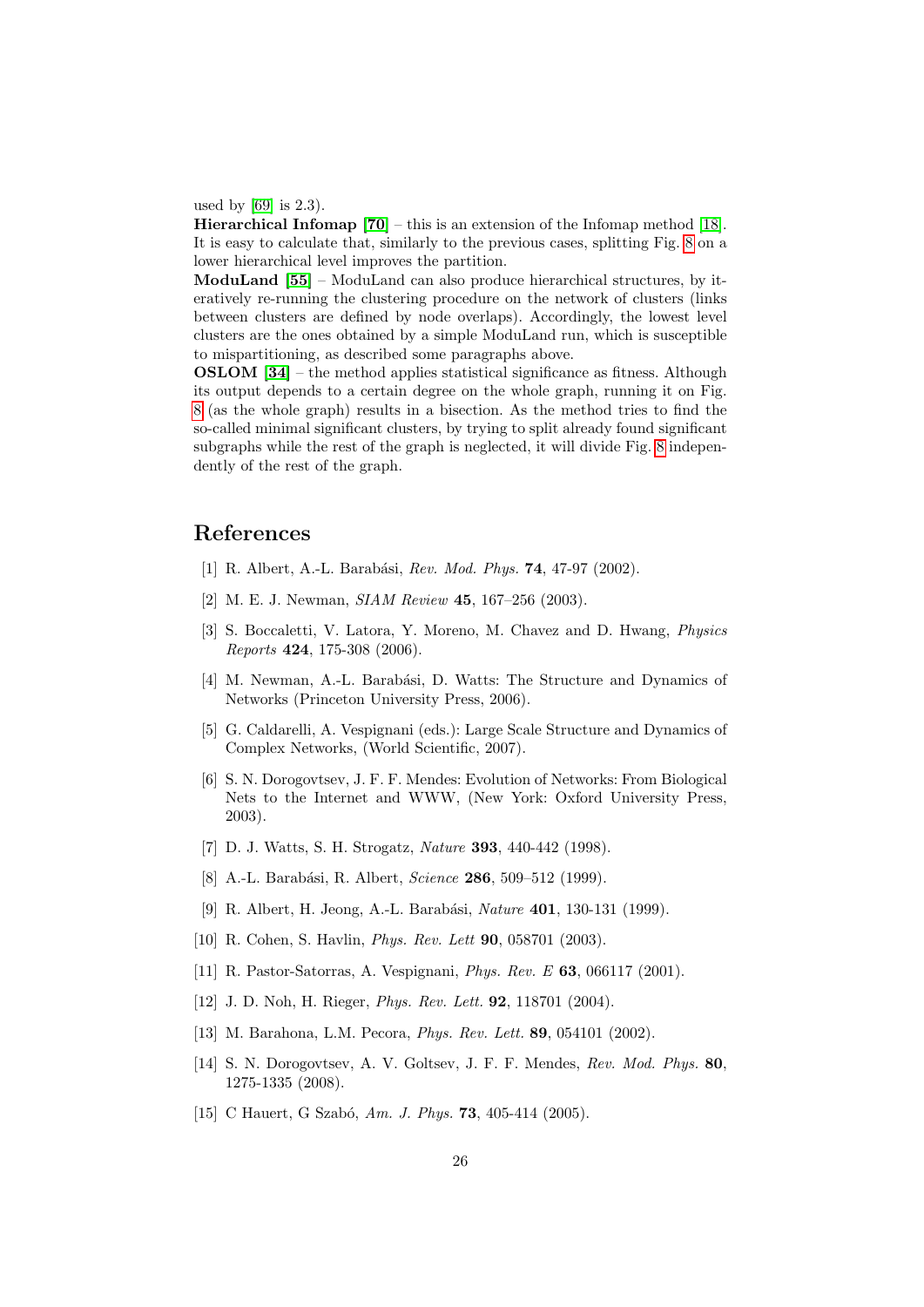- <span id="page-26-0"></span>[16] S. Fortunato, *Phys. Rep.* **486**, 75-174 (2010).
- <span id="page-26-1"></span>[17] M. E. J. Newman, M. Girvan, Phys. Rev. E 69 026113 (2004).
- <span id="page-26-3"></span>[18] M. Rosvall, C. T.Bergstrom, *PNAS* **105** 1118-1123 (2008).
- <span id="page-26-2"></span>[19] J.-C. Delvenne, S. N. Yaliraki, M. Barahona, PNAS 107, 12755-12760 (2010).
- <span id="page-26-4"></span>[20] F. Radicchi, C. Castellano, F. Cecconi, V. Loreto, D. Parisi, PNAS 101 2658-2663 (2004).
- <span id="page-26-5"></span>[21] G. Palla, I. Derényi, I. Farkas, T. Vicsek, *Nature* **435** 814-818 (2005).
- <span id="page-26-6"></span>[22] J. Reichardt, S. Bornholdt, *Phys. Rev. E* **74**, 016110 (2006).
- <span id="page-26-7"></span>[23] A. Arenas, A. Fernández, S. Gómez, New J. Phys. 10, 053039 (2008).
- <span id="page-26-8"></span>[24] J. Kumpula, J. Saramäki, K. Kaski, J. Kertész, Fluct. Noise Lett. 7, L209 (2007).
- <span id="page-26-9"></span>[25] A. Lancichinetti, S. Fortunato, F. Radicchi, Phys. Rev. E 78, 046110 (2008).
- <span id="page-26-10"></span>[26] A. Lancichinetti, S. Fortunato, *Phys. Rev. E* **80**, 016118 (2009).
- <span id="page-26-11"></span>[27] R. Guimerà, M. Sales-Pardo, L. A. N. Amaral, *Phys. Rev. E* 70, 025101 (2004).
- [28] C. P. Massen, J. P. K. Doye, arXiv:cond-mat/0610077v1 (2006).
- <span id="page-26-19"></span>[29] A. Lancichinetti, F. Radicchi, J.J. Ramasco, Phys. Rev. E 81, 046110 (2010).
- [30] B. Karrer, E. Levina, M. E. J. Newman, Phys. Rev. E 77, 046119 (2008).
- [31] Y. Hu, Y. Ding, Y. Fan, Z. Di, arXiv:1002:2007v1 (2010).
- [32] M. Rosvall, C. T. Bergstrom, PLoS ONE 5, e8694 (2010).
- <span id="page-26-12"></span>[33] D. Gfeller, J.-C. Chappelier, P. De Los Rios, Phys. Rev. E 72, 056135 (2005).
- <span id="page-26-13"></span>[34] A. Lancichinetti, F. Radicchi, J. J. Ramasco, S. Fortunato, PLoS ONE 6, e18961 (2011).
- <span id="page-26-14"></span>[35] S. Fortunato, M. Barthélemy, *PNAS* 104 36-41 (2007).
- <span id="page-26-15"></span>[36] J.M. Kumpula, J. Saramäki, K. Kaski, J. Kertész, Eur. Phys. J. B 56, 41-45 (2007).
- <span id="page-26-16"></span>[37] A. Lancichinetti, M. Kivela, J. Saramäki, S. Fortunato, PLoS ONE 5, e11976 (2010).
- <span id="page-26-17"></span>[38] G. Tibély, M. Karsai, L. Kovanen, K. Kaski, J. Kertész, J. Saramäki, Phys. Rev. E 83, 056125 (2011).
- <span id="page-26-18"></span>[39] A. Lancichinetti, S. Fortunato, J. Kertész, New J. Phys. 11 033015 (2009).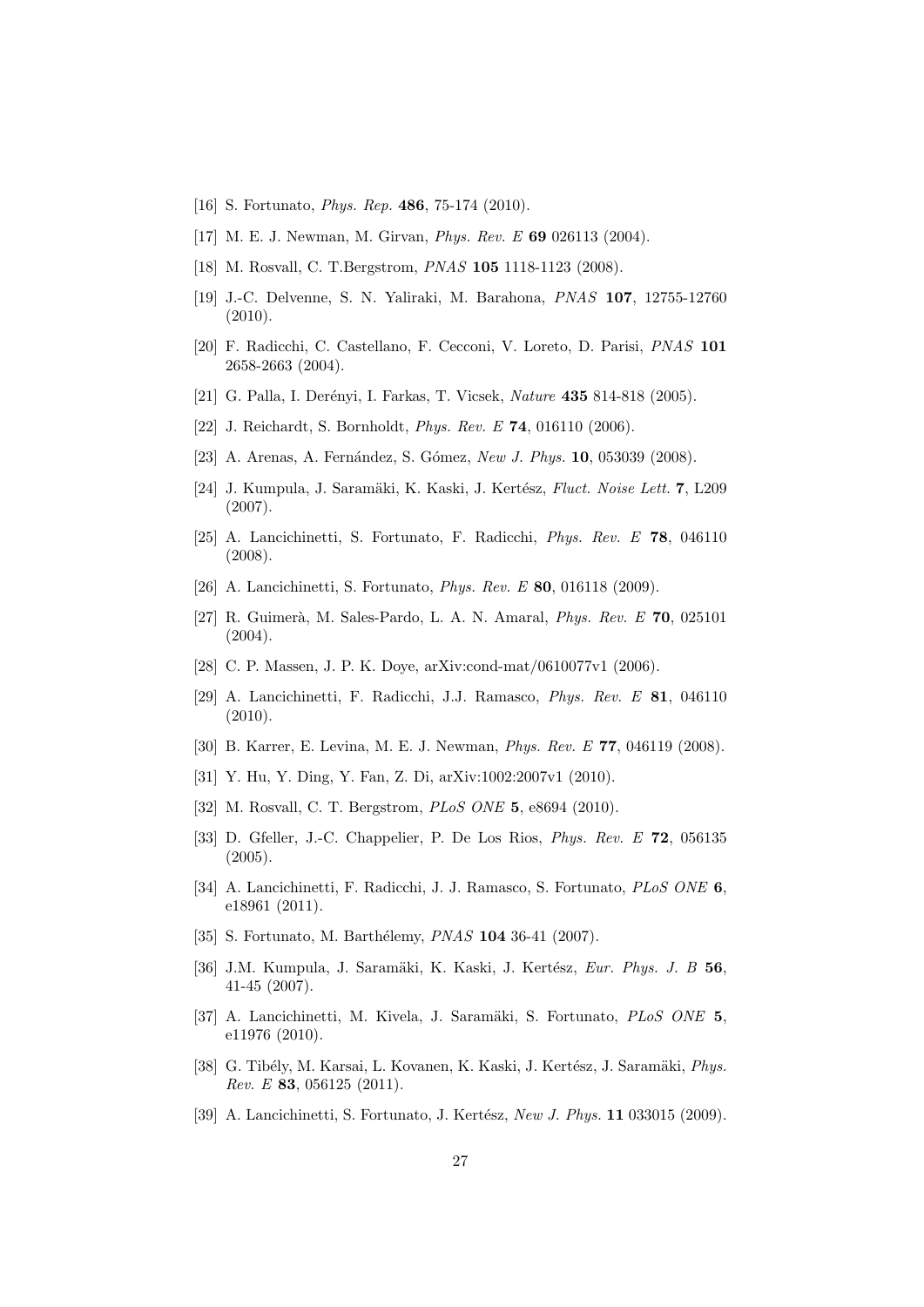- <span id="page-27-3"></span>[40] U. N. Raghavan, R. Albert, S. Kumara, Phys. Rev. E 76 036106 (2007).
- <span id="page-27-4"></span>[41] E. Estrada, N. Hatano, Phys. Rev. E 77, 036111 (2008).
- <span id="page-27-5"></span>[42] L. Donetti, M. A. Muñoz, *J. Stat. Mech.* P10012 (2004).
- <span id="page-27-0"></span>[43] P. Ronhovde and Z. Nussinov, *Phys. Rev. E* 80, 016109 (2009).
- <span id="page-27-6"></span>[44] T. Nepusz, A. Petróczi, L. Négyessy, F. Bazsó, Phys. Rev. E 77 016107 (2008).
- <span id="page-27-7"></span>[45] J. M Hofman, C. H. Wiggins, *Phys. Rev. Lett.* **100**, 258701 (2008).
- <span id="page-27-8"></span>[46] M. B. Hastings, *Phys. Rev. E* **74** 035102 (2006).
- <span id="page-27-9"></span>[47] M. E. J. Newman, E. A. Leicht, PNAS 104 9564-9569 (2007).
- <span id="page-27-10"></span>[48] J. Wang, C-H Lai, New J. Phys. **10**, 123023 (2008).
- <span id="page-27-11"></span>[49] P. J. Bickel, A. Chen, *PNAS* **106**, 21068-21073 (2009).
- <span id="page-27-12"></span>[50] B. Karrer, M. E. J. Newman, Phys. Rev. E 83, 016107 (2011).
- <span id="page-27-13"></span>[51] M. Rosvall, C. T.Bergstrom, PNAS 104 7327-7331 (2007).
- <span id="page-27-14"></span>[52] S. Chauhan, M. Girvan, E. Ott, arXiv:0911.2735v1 (2009).
- <span id="page-27-15"></span>[53] T. Evans, R. Lambiotte, *Phys. Rev. E* **80**, 016105 (2009).
- <span id="page-27-16"></span>[54] Y.-Y. Ahn, J. P. Bagrow, S. Lehmann, *Nature* **466**, 761-764 (2010).
- <span id="page-27-17"></span>[55] I. A. Kovács, R. Palotai, M. S. Szalay, P. Csermely, *PLoS ONE* 5, 12528 (2010).
- <span id="page-27-1"></span>[56] A. Clauset, C. Moore, M. E. J. Newman, Nature 453, 98-101 (2008).
- <span id="page-27-2"></span>[57] S. van Dongen, Ph.D. thesis, Dutch National Research Institute for Mathematics and Computer Science, University of Utrecht, Netherlands (2000).
- <span id="page-27-18"></span>[58] B. Mohar, S. Poljak, Combinatorial and Graph-Theoretical Problems in Linear Algebra 50, 107-151 (1993).
- <span id="page-27-19"></span>[59] M. Fiedler, Czechoslovak Math. J. 23, 298-305 (1973).
- <span id="page-27-20"></span>[60] A. Clauset, *Phys. Rev. E* **72**, 026132 (2005).
- <span id="page-27-21"></span>[61] W. W. Zachary, *J. Anthropol. Res.* **33**, 452-473 (1977).
- <span id="page-27-22"></span>[62] A. Lancichinetti, S. Fortunato, *Phys. Rev. E* **80**, 056117 (2009).
- <span id="page-27-23"></span>[63] C. Lee, F. Reid, A. McDaid, N. Hurley, conference paper, Workshop - ACM KDD-SNA (preprint: arXiv:1002.1827v1) (2010).
- <span id="page-27-24"></span>[64] D. L. Nelson, C. L. McEvoy, T. A. Schreiber, "The university of south florida word association, rhyme, and word fragment norms" (1998) http://www.usf.edu/FreeAssociation/.
- <span id="page-27-25"></span>[65] http://www.ime.unicamp.br/~chico/arpack++/